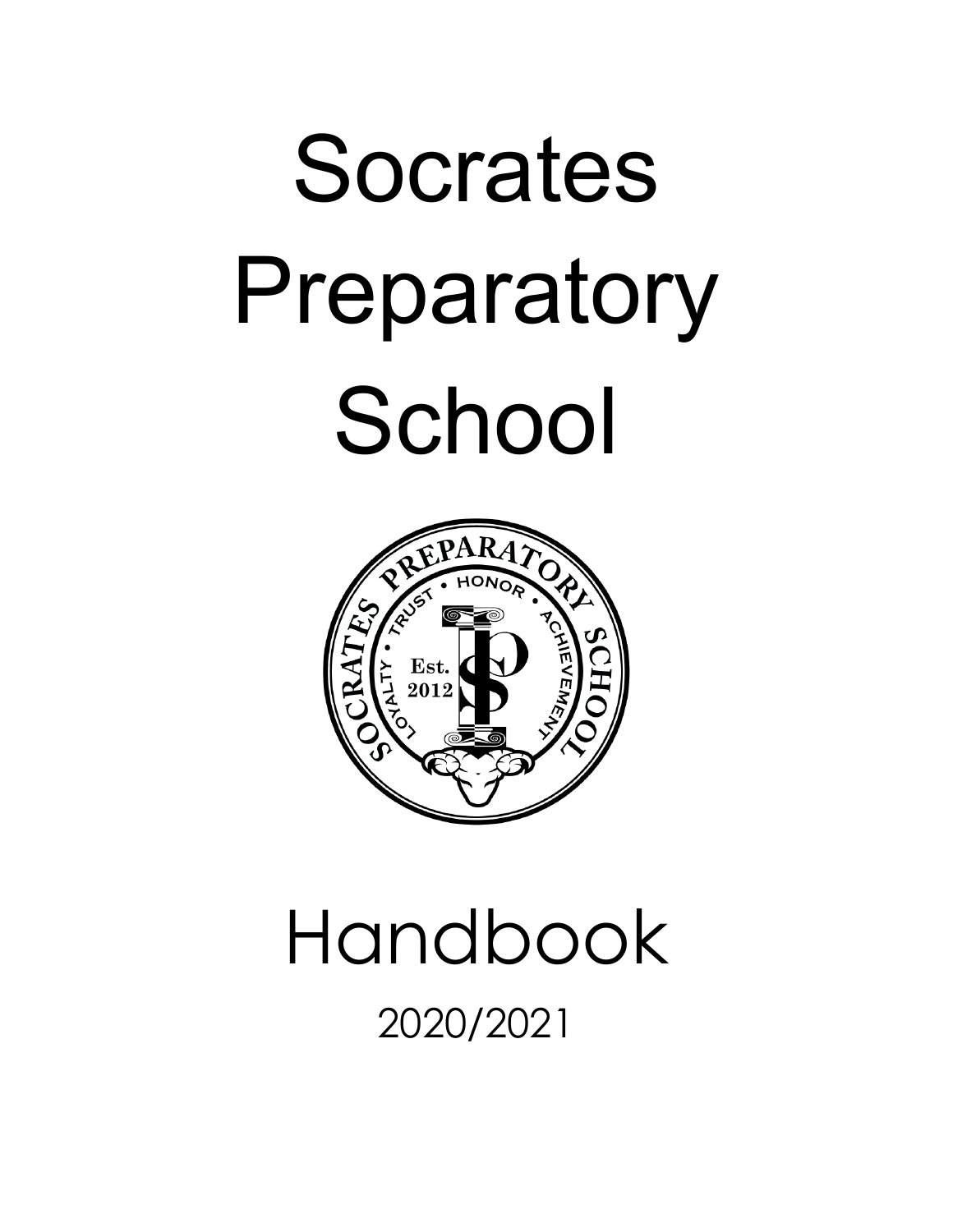# **TABLE OF CONTENTS**

| COVID-19 ICP Related Changes                                   | 4  |
|----------------------------------------------------------------|----|
| Our Mission                                                    | 4  |
| Our Vision                                                     | 4  |
| Learning Environment & Code of Conduct                         | 4  |
| <b>Standards of Behavior</b>                                   | 5  |
| <b>Discipline Policy</b>                                       | 6  |
| <b>Student Academics</b>                                       | 6  |
| Homework / Assignments                                         | 6  |
| <b>Grading and Report Cards</b>                                | 7  |
| Grading Scale for Grades 4 - 12                                | 7  |
| Grading Scale for Grades 1 - 3                                 | 8  |
| Academic Records Release                                       | 9  |
| Honor Roll                                                     | 9  |
| Academic Honor Societies                                       | 9  |
| AP and Honors Courses                                          | 10 |
| Assessing Progress / Standardized Assessments / Accommodations | 10 |
| Dual Enrollment                                                | 12 |
| Classes through Florida Virtual School (FLVS)                  | 13 |
| Community Service                                              | 13 |
| Tuition and Re-enrollment                                      | 14 |
| <b>Homebound Students</b>                                      | 14 |
| <b>Unpaid Tuition</b>                                          | 14 |
| Attendance                                                     | 15 |
| <b>Bell Schedule</b>                                           | 15 |
| Early Dismissal / Early Pick-Up                                | 16 |
| Pick-Up Policy                                                 | 16 |
| <b>School Closings</b>                                         | 17 |
| <b>Dress Code</b>                                              | 17 |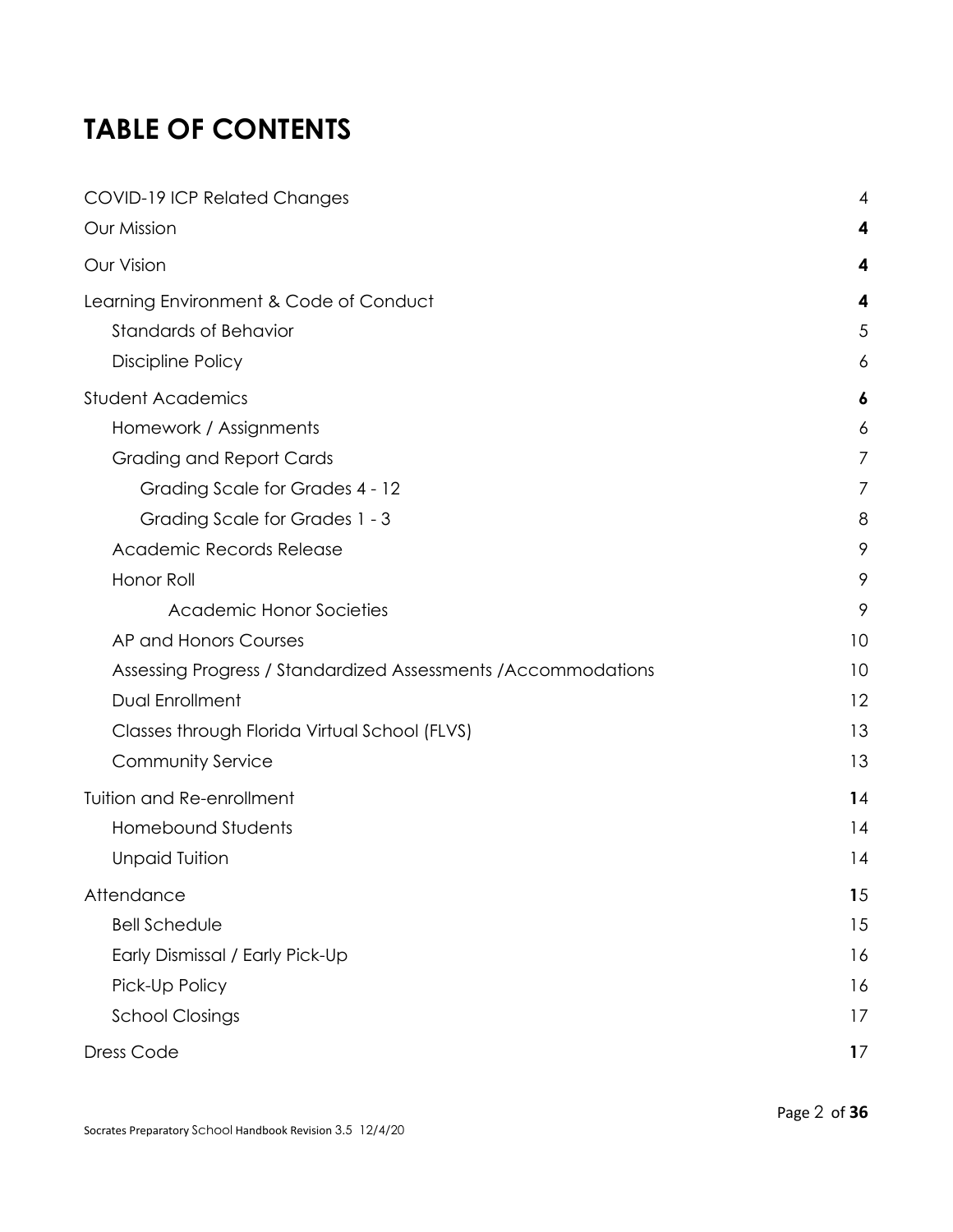| Uniform Description - Monday through Thursday      | 18 |
|----------------------------------------------------|----|
| Appropriate Attire - Fridays only                  | 18 |
| Inappropriate Dress & Presentation                 | 18 |
| Spirit Shirts                                      | 19 |
| Lockers and Locks                                  | 19 |
| Technology and Digital Use Policy                  | 20 |
| Acceptable Use of Electronics                      | 20 |
| Network Etiquette                                  | 21 |
| Cost of Network Services and Software              | 21 |
| Internet and Network Security                      | 22 |
| Electronic Vandalism/Negligence/Theft              | 22 |
| Cell Phones                                        | 23 |
| Consequences for Cell Phone Use Infractions:       | 23 |
| <b>School Telephones</b>                           | 23 |
| Photographing and Videotaping of Students          | 24 |
| Acceptance Form                                    | 25 |
| Appendix A - Behavioral Policy                     | 26 |
| Level I                                            | 26 |
| <b>Student Behavioral Infractions - Level I</b>    | 27 |
| Consequences for Behavioral Infractions - Level I  | 27 |
| ZERO TOLERANCE POLICY - Level II                   | 28 |
| Student Behavioral Infractions - Level II          | 28 |
| Substance Abuse                                    | 28 |
| Consequences for Behavioral Infractions - Level II | 29 |
| Appendix B – Attendance and Tardiness Policy       | 28 |
| <b>Excused Absences</b>                            | 30 |
| <b>Unexcused Absences</b>                          | 31 |
| Scheduled (Pre-Arranged) Absences                  | 31 |
| <b>Tardiness</b>                                   | 32 |
| <b>Excused versus Unexcused "Tardies"</b>          | 32 |
| <b>COVID-19 Attendance Policy Addendum</b>         | 33 |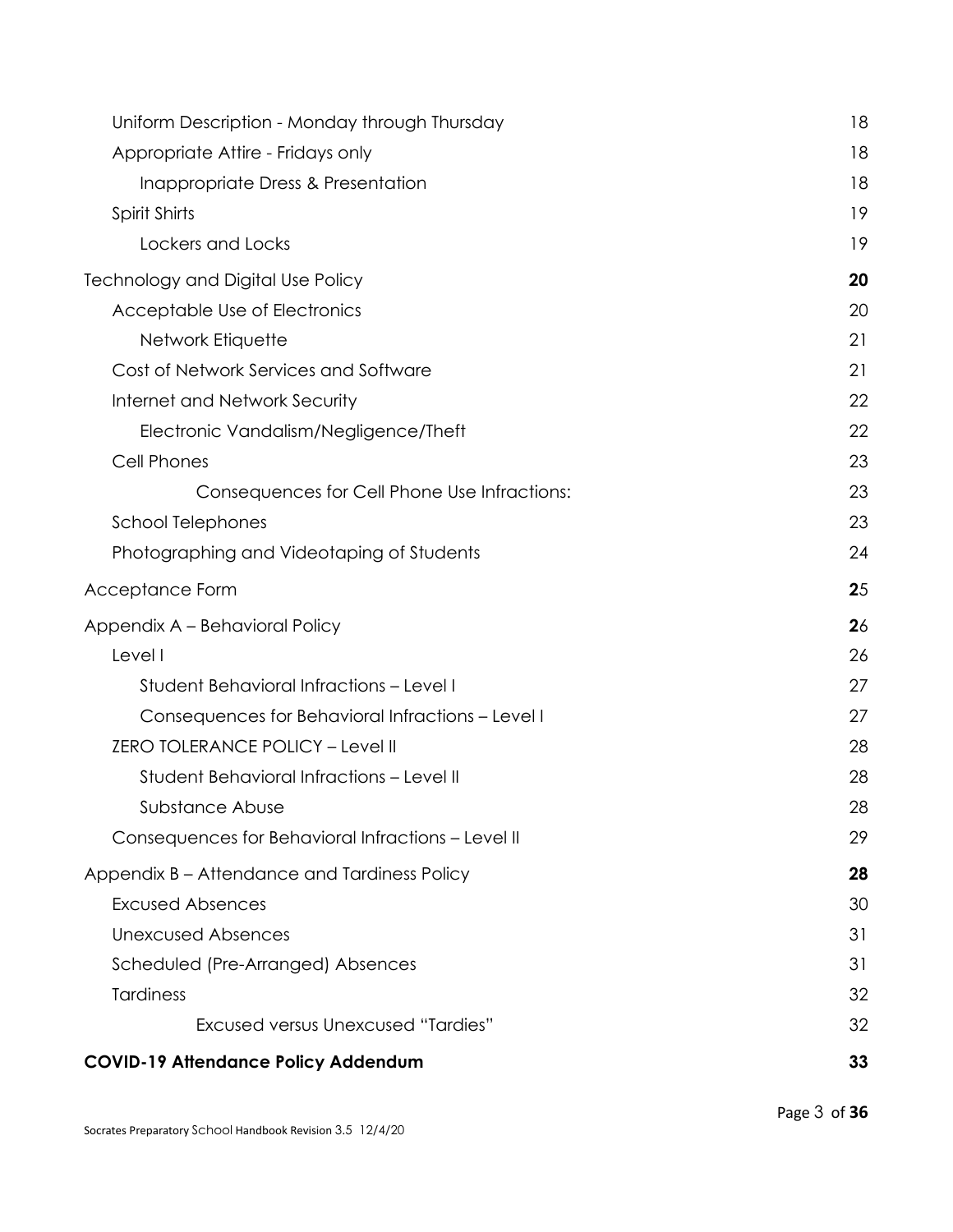| Appendix C – Bell Schedule |    |
|----------------------------|----|
| GRADES 1 through 5         | 35 |
| GRADES 6 through 12        | 36 |

**COVID-19 ICP RELATED CHANGES: Please note that due to the safety measures and the changes in instructional modalities indicated in the Socrates Prep Instructional Continuity Plan (ICP) 2020-20221 this Student Handbook will contain policies and procedures in lieu of or in addition to our original policies and procedures. Please also note the Fall instructional options available for students this academic year. See all text in BLUE for where these changes are applicable, and for additional information not included in this Student Handbook, please refer to the following documents:**

- <span id="page-3-0"></span>● Socrates Preparatory School Instructional Continuity Plan - Parent Document
- 2020-2021 Operational MicroDetail
- 2020-2021 Socrates Preparatory School Live Streaming Agreement and Consent Form *\*Addendum to the Publications, Video, Internet Consent and Release*
- 2020-2021 SocPrep Live and Hybrid Instructional Options Parent and Student **Agreement**

# <span id="page-3-1"></span>**Our Mission**

Our mission is to cultivate an environment of academic and social excellence that inspires students to unearth their unique gifts in order to become exceptional leaders.

# <span id="page-3-2"></span>**Our Vision**

Instilling the value of lifelong learning to foster a sense of innovation and contribution to a globally competitive, knowledge-based citizenry, Socrates Preparatory School places self-enrichment at the core of our creed: Loyalty, Trust, Honor, & Achievement.

# <span id="page-3-3"></span>**Learning Environment & Code of Conduct**

Socrates Preparatory School is committed to providing a healthy learning and working environment by promoting respect, trust, loyalty, honor, civility, safety, responsible citizenship and academic excellence and achievement. A positive school climate exists when all members of the school community feel safe, comfortable, supported, respected, and accepted.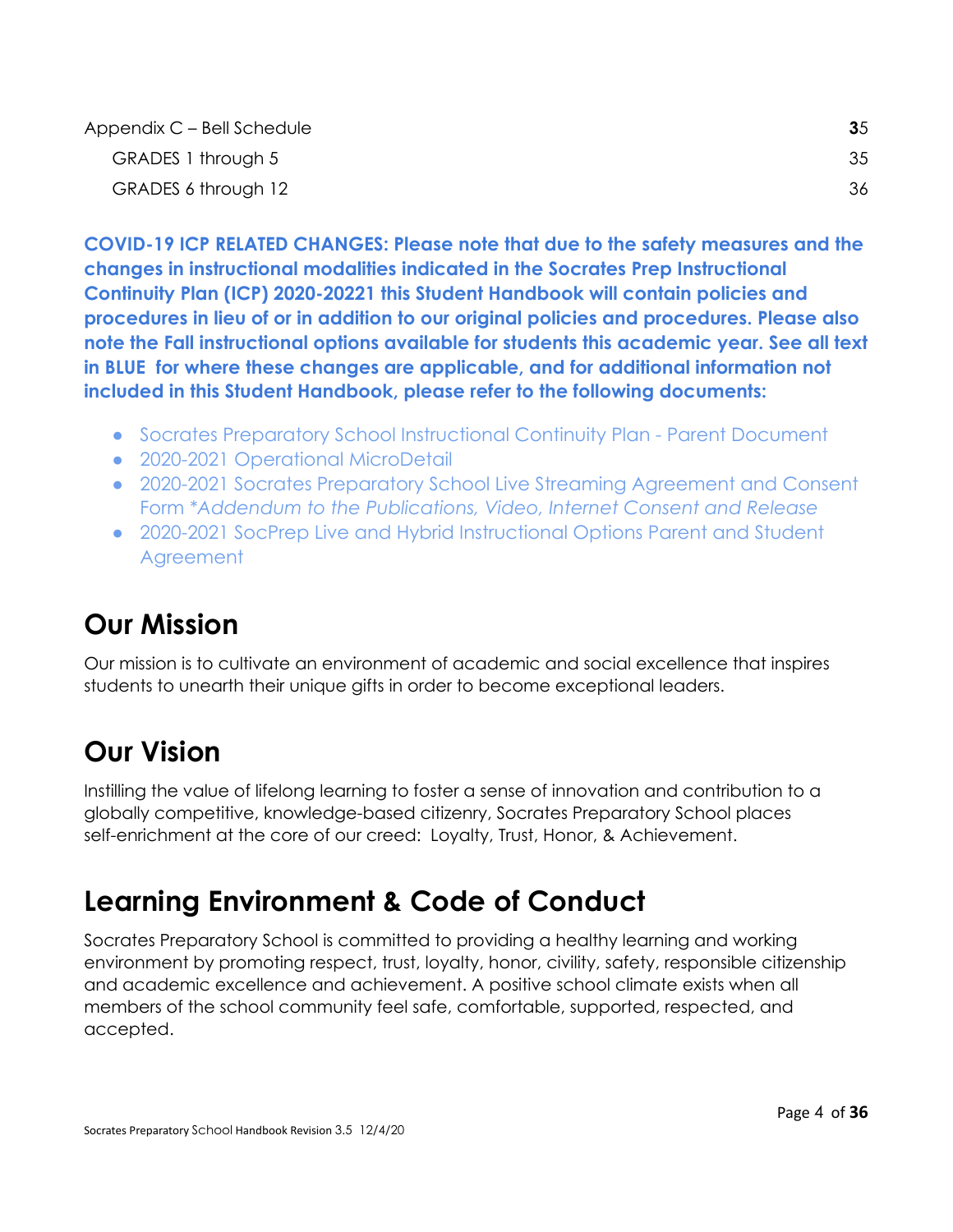The Socrates Preparatory School Code of Conduct as outlined in this School Handbook has been developed in accordance with Socrates Preparatory School's policies and state and federal law. The Socrates Preparatory School Code of Conduct also reflects the values and expectations of our school community.

The standards of behavior outlined in Socrates Preparatory School's Code of Conduct shall apply to all members of the school community including students, parents/guardians, family members, teachers, staff, administrators, directors, officers, volunteers, and visitors:

- on school property;
- while traveling in vehicles that are owned by Socrates Preparatory faculty, staff, administrators, board members, or volunteers;
- during school activities;
- during off-site school-sponsored activities; and
- when engaging in an activity that has an impact on the school and the community at large.

#### <span id="page-4-0"></span>**Standards of Behavior**

All members of the school community are expected to:

- respect and comply with school rules and regulations and all applicable federal, state and municipal laws;
- demonstrate honesty, trust, loyalty, and integrity;
- respect differences in people, their ideas and their opinions;
- treat one another with dignity and respect at all times, especially when there is a disagreement;
- respect and treat others fairly, regardless of their race, ancestry, color, ethnic origin, citizenship, gender, gender identity, family status, sexual orientation, creed (faith), socio-economic status, age, and disability;
- respect the rights of others;
- show proper care and regard for school property and the property of others;
- take appropriate measures to help those in need;
- respect persons who are in positions of authority;
- respect the needs of others in an environment of learning and teaching.

#### <span id="page-4-1"></span>**Discipline Policy**

Socrates Preparatory School's discipline and behavior policies are complementary and founded on progressive discipline techniques. Progressive discipline is a whole-school approach that utilizes a continuum of prevention, intervention, support, and teaching of civic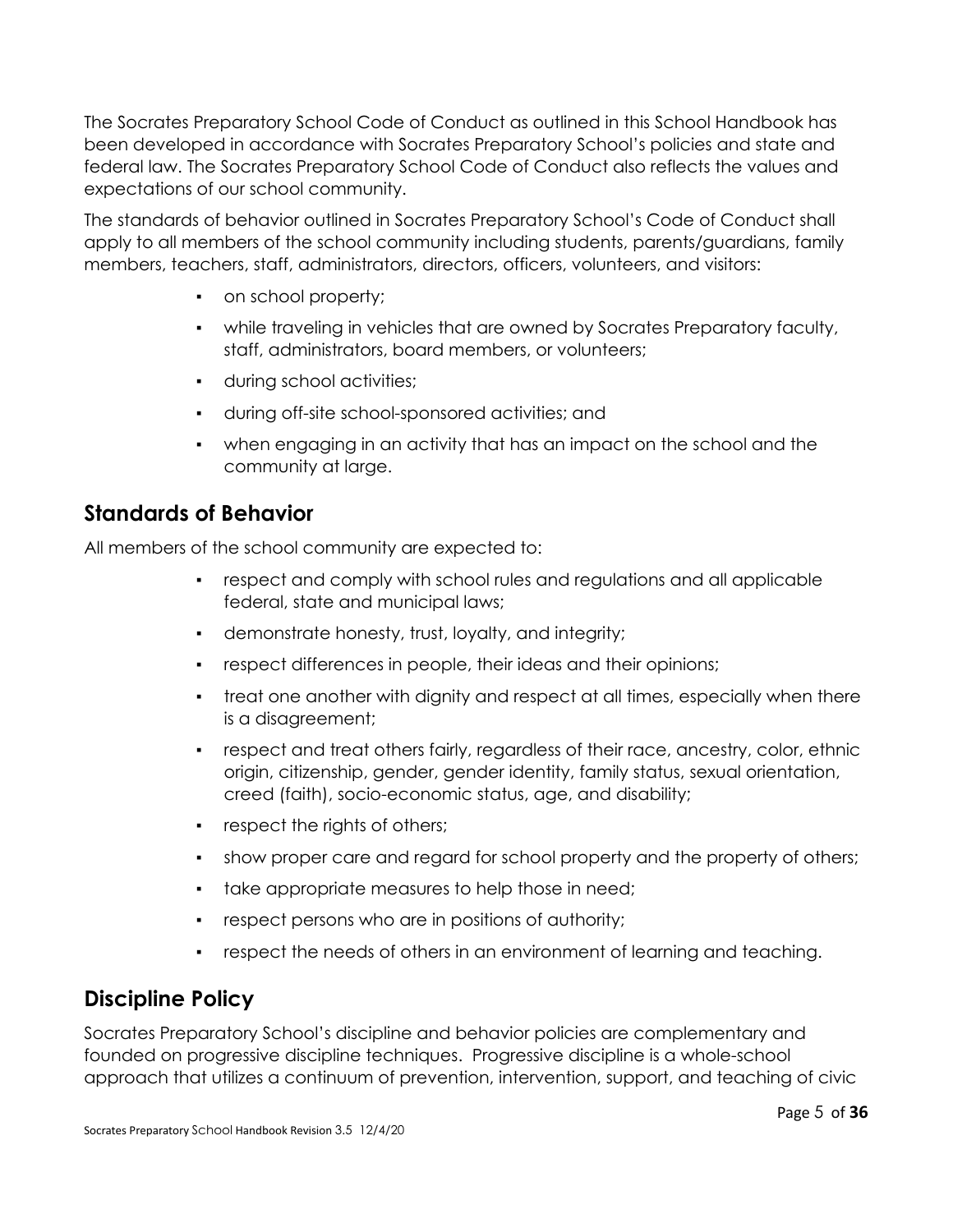responsibilities and ethics. The goal is to address inappropriate student behavior and to build upon acts that promote positive behaviors. Socrates Preparatory School utilizes a range of learning opportunities and school wide community support for reinforcing positive behavior and helping students make good choices toward becoming respected and accomplished citizens and leaders.

Discipline Interventions and Socrates Preparatory School's Behavioral Policy are explained in more detail in Appendix A.

# <span id="page-5-0"></span>**Student Academics**

#### **Student Academic Expectations - See Page 15 of ICP**

Our goal as educators at Socrates Preparatory School is to guide students so they can meet their fullest potential -- emotionally, intellectually, physically and socially. We never forget that each child has his or her own strengths and challenges. At Socrates Preparatory School, we strive to create a safe environment that promotes academic rigor, curiosity and creativity, while encouraging personal discovery, self-esteem, community involvement, global awareness and respect for all things and all people.

Socrates Preparatory School creates a student-centered environment of exploration and education which fuels the students' curiosity and ignites their interest and motivation. Our unique curriculum combines traditional Socratic teaching with modern technology-based instructional methods to challenge our students to use higher order cognitive skills and multiple-intelligences. Our approach to learning allows our students to reach their potential and attain the skills and knowledge needed to meet the challenges of today's rapidly-changing world.

#### <span id="page-5-1"></span>**Homework / Assignments**

#### **Homework and Assignments/Projects - See page 15 of ICP**

At Socrates Preparatory School, we use **HOMEWORK** and **ASSIGNMENTS** to enrich and reinforce learning objectives. We do not believe in homework or classwork as "busy" work. Our teachers closely monitor students in order to personalize assignments to meet learning goals. Because we utilize homework and assignments in this way, work that is turned in late loses effectiveness. For that reason, **teachers have the discretion to enforce a LATE WORK policy of 5% off (or equivalent points) for each day beyond the expected completion date.** Specific student accommodations are taken into consideration when determining expected completion dates. Please see individual teacher syllabus for detailed information on how they choose to enforce this policy in their classroom.

In order to determine learning strategies and specific accommodations, each student is assessed and continuously monitored to ensure academic and social progress. The Director of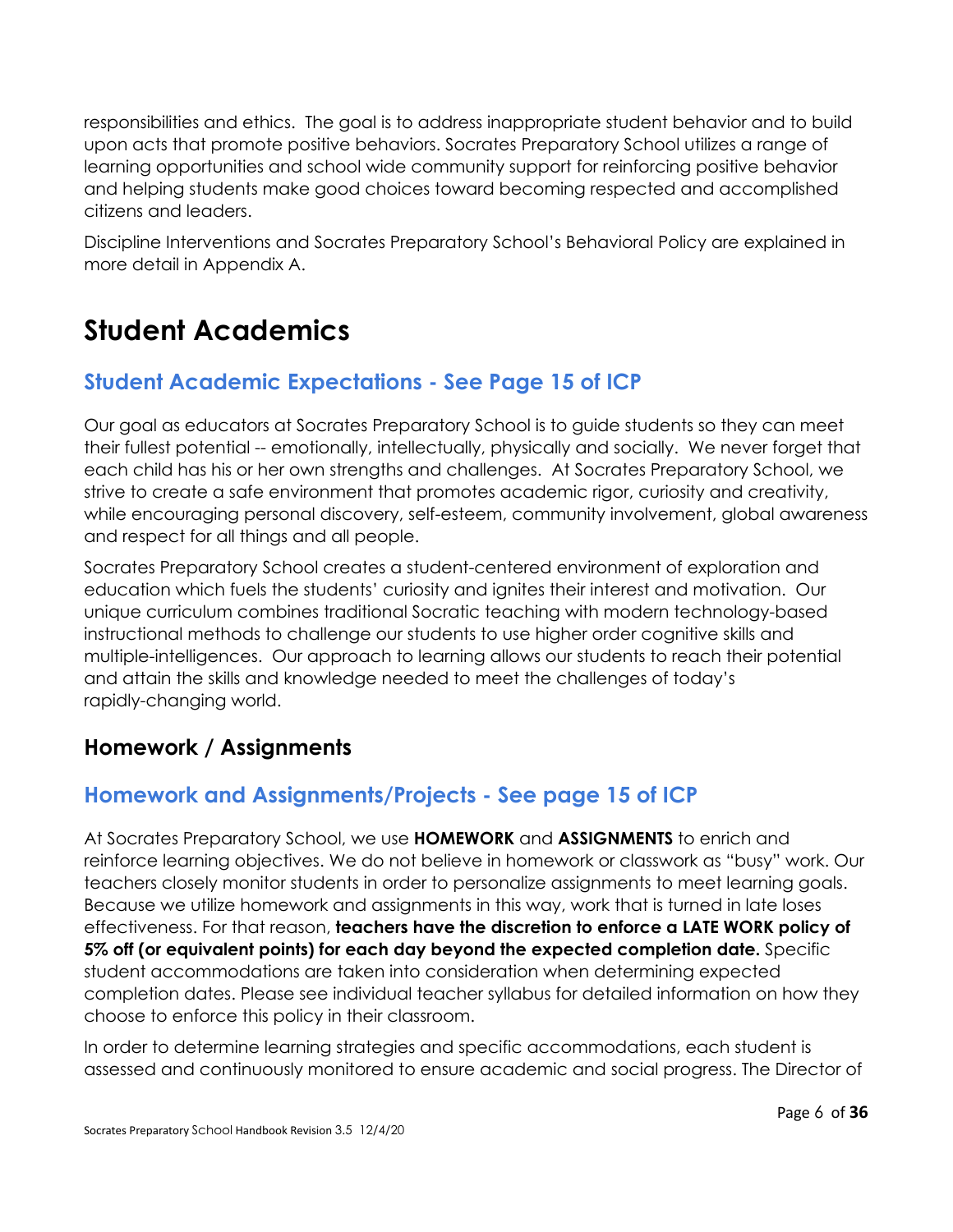Student Services works collaboratively with the teachers and parents of each student to determine the optimal academic path to achieve growth and future success. Part of this process at Socrates Preparatory School is creating a live "Student Snapshot" document that captures all pertinent academic, social and behavioral information on the student, including personalized accommodations and learning goals. This document is shared with each student's teachers and is continuously updated to help guide learning goals and student progress. It is the parent's responsibility to share all previous and ongoing external student academic, social, and behavioral documentation (evaluations, transcripts, behavioral records, specific accommodations, and any and all pertinent information) with Socrates Preparatory School. Withholding information deemed necessary by Socrates Preparatory School for the success of a student's educational plan, may jeopardize a student's admission or continued enrollment at Socrates Preparatory School.

Daily preparation for classes includes review, study, and written work. Students are expected to devote adequate time to home study. It is the responsibility of the student to make up work missed during an absence whether or not the absence is excused. Students are required to bring all necessary materials to each class each day, including a **fully charged laptop computer**.

#### **Grading and Report Cards**

#### **Grading, Progress Reports and Report Cards - See Pages 13-14 of ICP**

Academic grades are recorded in letters for grades 4-12.

<span id="page-6-0"></span>

| <b>Grading Scale for Grades 4 - 12</b> |            |                                                 |
|----------------------------------------|------------|-------------------------------------------------|
| $A+$                                   | $97 - 100$ | Exhibits exceptional mastery of the             |
| $\mathbf{A}$                           | $94 - 96$  | subject matter                                  |
| $A -$                                  | $90 - 93$  |                                                 |
| $B+$                                   | $87 - 89$  | Demonstrates good command of the subject        |
| $\mathbf B$                            | $84 - 86$  | matter                                          |
| <b>B-</b>                              | $80 - 83$  |                                                 |
| $\overline{C}$                         | $77 - 79$  | Demonstrates basic comprehension of the subject |
| $\mathbf{C}$                           | $74 - 76$  | matter                                          |
| $\overline{C}$                         | $70 - 73$  |                                                 |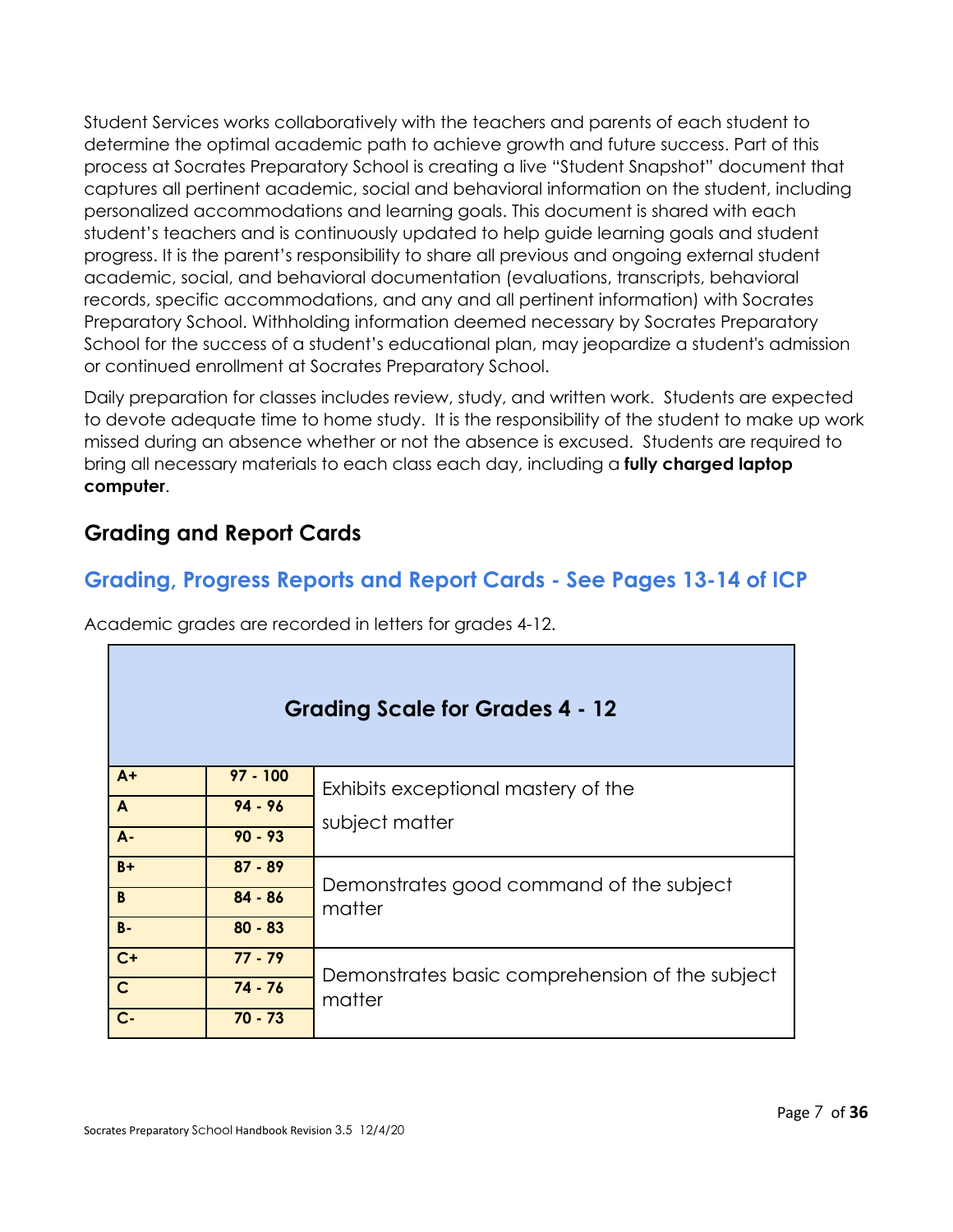| $D+$ | $67 - 69$  | Demonstrates some basic knowledge of the                                                       |
|------|------------|------------------------------------------------------------------------------------------------|
| D    | $64 - 66$  | subject matter; however, falls short of basic                                                  |
| D-   | $60 - 63$  | comprehension                                                                                  |
|      | $0 - 59$   | Does not exhibit accepted level of comprehension<br>of the subject matter<br>No credit awarded |
|      | Incomplete | Incomplete coursework; unable to assess level of<br>comprehension                              |

A numerical recording system is used to report progress for grades 1-3.

<span id="page-7-0"></span>

| Grading Scale for Grades 1 - 3 |                                                          |  |
|--------------------------------|----------------------------------------------------------|--|
|                                | Exemplary mastery of the subject matter                  |  |
|                                | Above grade level                                        |  |
| 3                              | Accomplished mastery of the subject matter               |  |
|                                | On grade level                                           |  |
| 2                              | Developing knowledge of the subject matter Making        |  |
|                                | progress according to grade level                        |  |
|                                | Beginning comprehension of the subject matter            |  |
|                                | Needs support at school and at home to meet grade level. |  |

Interim Progress Reports are available electronically on ThinkWave at the end of each academic quarter. A Report Card for all work performed during the first half of the year is issued at the conclusion of Semester 1. A Final Report Card will be issued at the end of the school year which details final averages for Semesters 1 and 2. Grades for individual assignments and current averages for each class (based on assignments completed at that time) are available electronically on ThinkWave throughout the year. Parents and students are encouraged to review grades regularly to assess ongoing progress.

While numerical grades and Report Cards provide an ongoing assessment of a student's performance, the faculty and administrators at Socrates Preparatory School realize that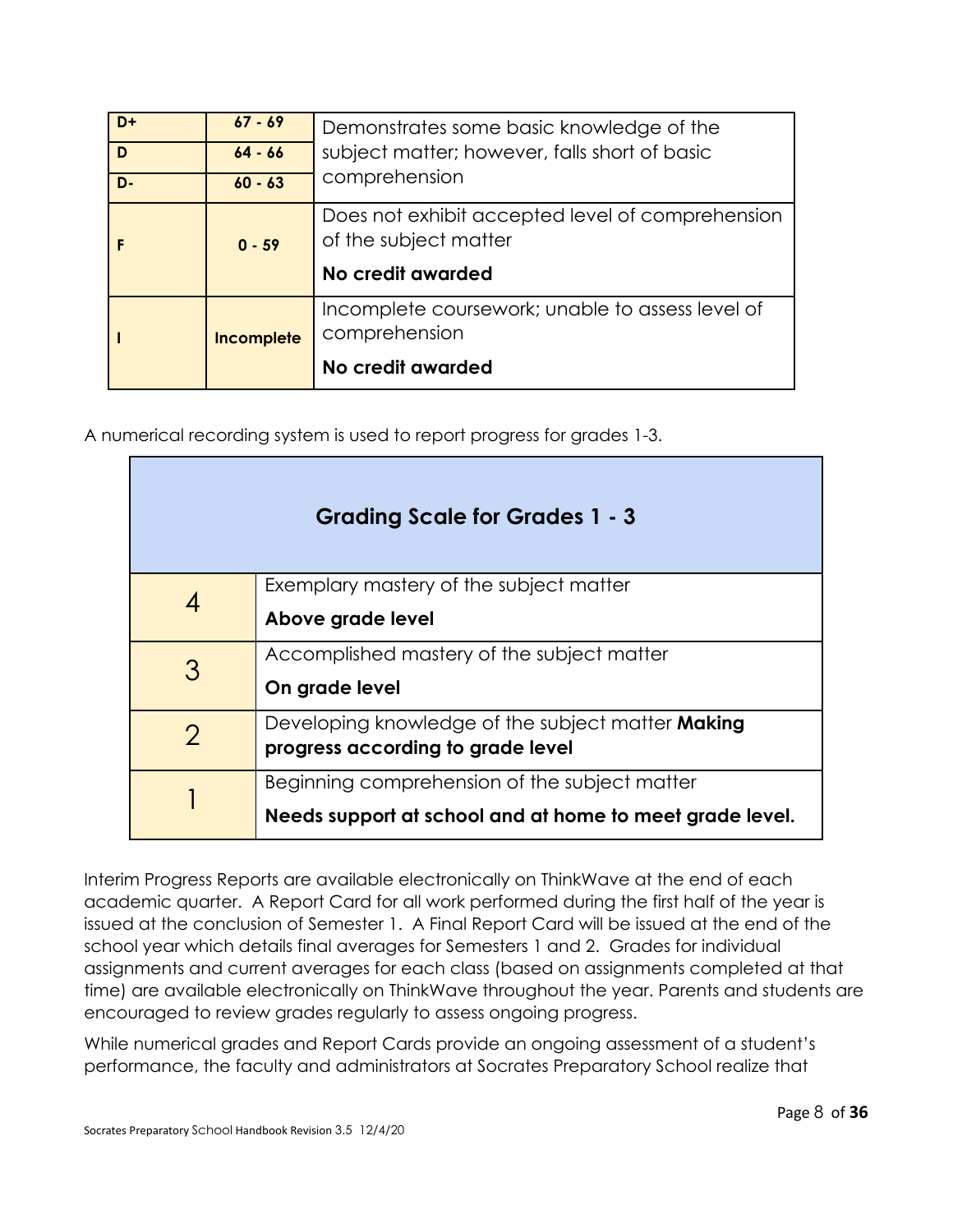grades (especially those earned at the beginning of the academic year) may not always adequately reflect a student's comprehension and mastery of a subject at the end of the year. The ultimate goal for each student is mastery of the subject matter by the end of the year. If a student performed poorly early in the academic year, and then later demonstrates mastery of the coursework, including working above and beyond assigned work, a re-evaluation of grade(s) may be rendered at the discretion of the Socrates Preparatory School faculty and administrators. This policy enables us to reward a student who has worked hard, persevered to attain progress and achieved success.

#### <span id="page-8-0"></span>**Academic Records Release**

Academic records - including transcripts - will be released only upon request by the student and parent. Transcript Request Forms are available in the office. Please be advised that preparation of academic records may take 1 to 2 weeks and may be withheld if the student's financial account is in default.

#### <span id="page-8-1"></span>**Honor Roll**

#### **Student Services/Guidance Counseling - See page pages 16-17 of the ICP**

- To qualify for High Honor Roll, students must maintain a GPA greater than 3.8 unweighted or have no more than 1 B in core subjects.
- To qualify for the Highest Honor Roll, students must maintain a GPA of 4.0 unweighted or have all A's in core subjects.

#### <span id="page-8-2"></span>*Academic Honor Societies*

#### **Continuation of Services, Activities and Events - See pages 8-9 of the ICP**

- o To qualify for National Honor Society (NHS), students must be enrolled as a 10th, 11th, or 12th grade student, have a minimum 3.3 GPA, demonstrate good student citizenship, and be invited by the NHS Board.
- o To qualify for National Junior Honor Society (NJHS), students must be enrolled as a 6th, 7th, or 8th grade student, have a minimum 3.0 GPA, demonstrate good student citizenship, and be invited by the NJHS Board.

Members of Academic Honor Societies will be reviewed periodically to ensure that all membership requirements are being maintained. Membership may be suspended or withdrawn, depending on student academic and behavioral performance.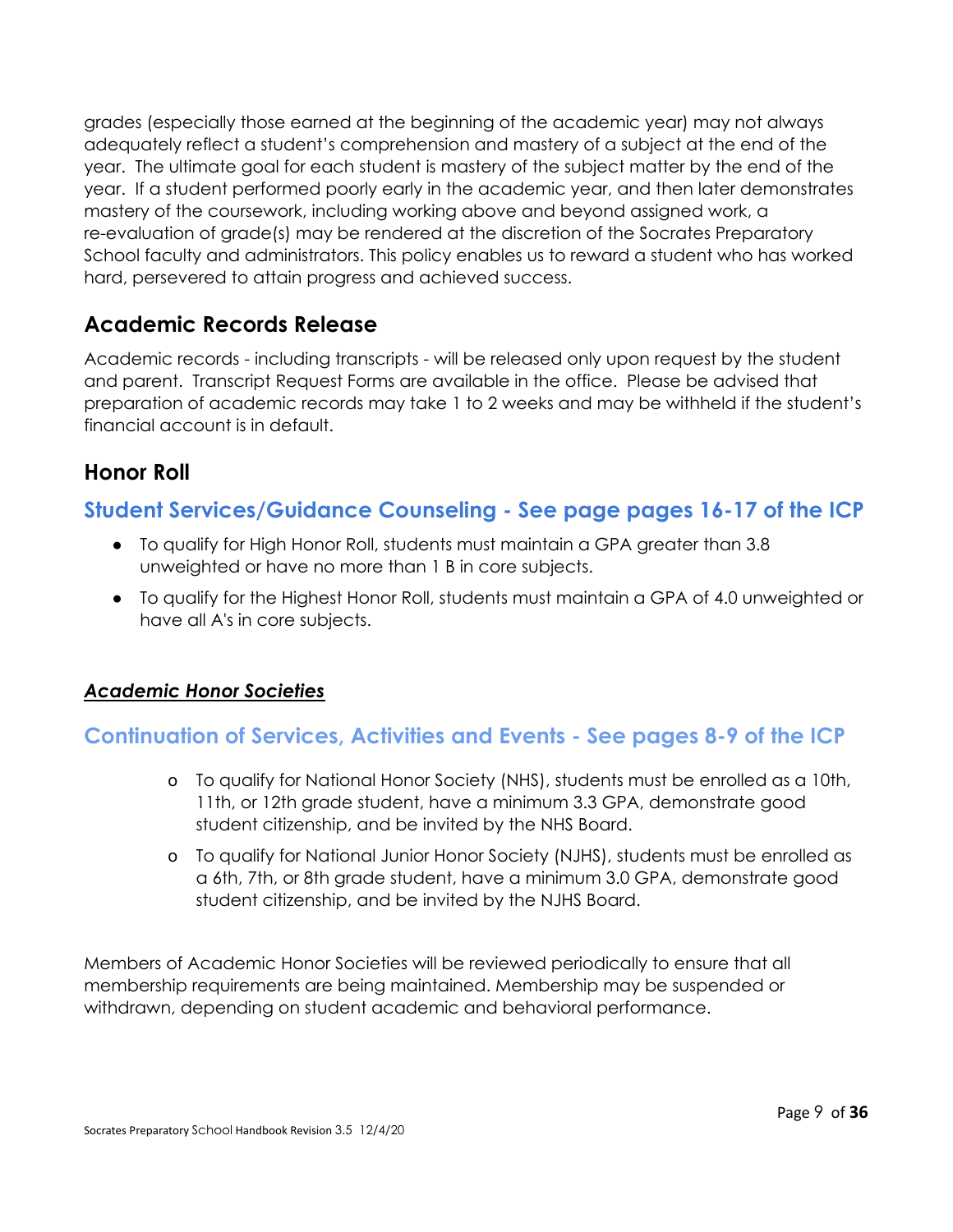#### <span id="page-9-0"></span>**AP and Honors Courses**

#### **Student Services/Guidance Counseling - See pages 16-17 of the ICP**

Students taking an AP (Advanced Placement) course will be eligible to take the AP exam at the end of the school year. AP exams are administered through the College Board, and a fee is charged by the College Board for each exam taken by a student. Please be aware that the cost of the AP exam and any fees associated with AP testing, are the responsibility of the student/parent and are not included in the student's annual fees and tuition. A current schedule of AP exams and associated fees is available at [https://www.collegeboard.org/.](https://www.collegeboard.org/)

Due to the fact that Socrates Preparatory School offers AP test tutoring, we are unable to administer AP exams on our campus. Parents will be required to make the necessary arrangements to transport their child to and from the location designated by Socrates Preparatory School or chosen by the parent as the AP exam site.

It is the **parent's responsibility** to contact the AP College Board to request any required accommodations for the student's testing. When contacting the College Board, parents must state the specific nature of the requested accommodations and provide any necessary documentation the College Board requests. Please be advised that the College Board does not always match the accommodations a student receives from the school. The parent is also responsible for keeping Socrates Preparatory School's Director of Student Services informed (in writing via email) of all communication with the AP College Board as it is occurring. This process often requires many months to complete. Therefore, if the student will be taking an AP exam during this school year, and the parent plans to request testing accommodations for them, it is **REQUIRED** that they begin the process (including written email notification to Socrates Preparatory School) no later than the first business day in September in order to ensure adequate time to work through the process.

Socrates Preparatory School offers **HONORS** level courses at the High School level. The Director of Student Services works closely with students, parents and faculty to determine whether students are ready to undertake high level courses designed to meet and exceed undergraduate college level curriculum and student achievement expectations. Honors credit may be earned by completing enrichment assignments and/or projects to demonstrate students' higher level of understanding of material.

#### <span id="page-9-1"></span>**Assessing Progress / Standardized Assessments /Accommodations**

#### **Progress Monitoring, Assessment Tools, Documentation and Interventions Assessment Platforms - See page 18-20 of ICP**

Socrates Preparatory School embraces a personalized and authentic 'whole child' approach to learning and assessment. Our philosophy is to empower students to reflect on their own learning and growing experiences. Students are mentored to use failures, challenges, successes, and personal goals to guide the path to self-improvement. Socrates employs a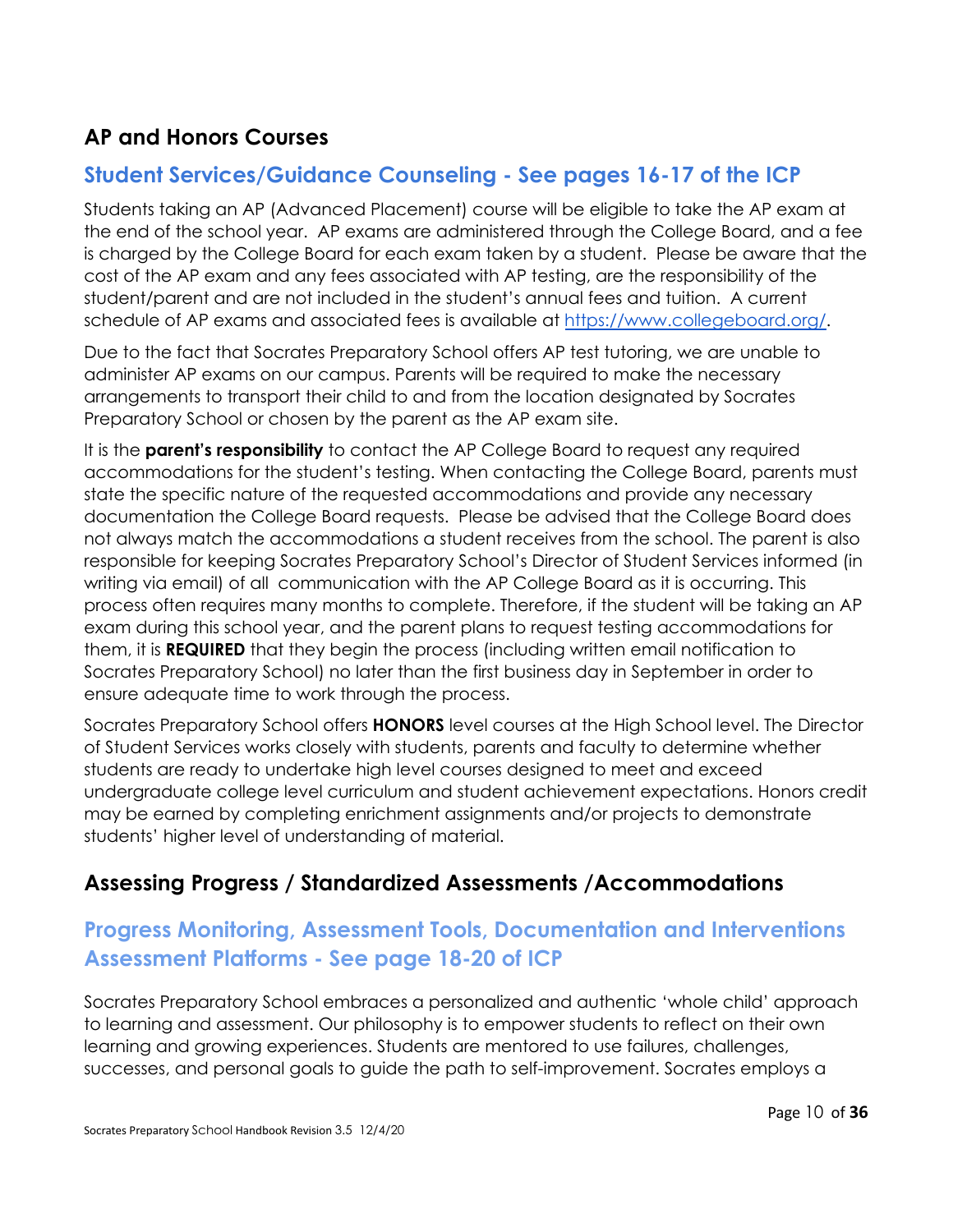spectrum of methods to guide student assessment. These methods fall within the following two categories: formative (ongoing) such as class discussion, observations, quizzes, and summative (cumulative and/or standardized) such as quarterly projects, end of unit tests, reflective portfolios. The following assessments fall within these categories: Discussion, Anecdotal, Projects, Observations, Interviews, Tests, Quizzes, and Reflective Portfolios, TerraNova Norm-referenced Assessment, ACT, SAT, SAT Subject, PSAT, PERT.

All students are required, by the terms of our accreditation to take a standardized test annually. Therefore, we administer the TerraNova Standardized Achievement Test on our campus to students in grades 1-10 in April of each academic year. Special accommodations for this assessment are based on the accommodations on the Student Snapshot. Should a parent require accommodations not shared with the school via an IEP or a psychological evaluation, it is the responsibility of the parent to communicate those wishes to Socrates Prep's Administration in a timely manner.

Students in grades 11 and 12 may select between the PSAT (11th grade), ACT, SAT or the PERT exams to meet the standardized assessment requirement. The Director of Student Services will work with the student and parents to determine the best exam to take based upon their post-graduate path.

Please be aware that the cost of pre-College testing (such as PSAT, ACT, SAT, CLEP, AP and PERT) are not included in the student's tuition and fees, and are the responsibility of the parent to either direct pay, or to reimburse Socrates Prep via a TADS invoice. Furthermore, registration and all other arrangements associated with the testing are the responsibility of student/parent.

Due to the fact that Socrates Preparatory School offers SAT, ACT, PERT, and PSAT test tutoring, we are unable to administer the exams on our campus. Parents will be required to make the necessary arrangements to transport their child to and from the location designated by Socrates Preparatory School or chosen by the parent as the standardized exam site.

It is the parent's responsibility to contact the College Board or the desired testing organization to request any required accommodations for the student's testing. When contacting the College Board, parents must state the specific nature of the requested accommodations and provide any necessary documentation the College Board requests. Please be advised that the College Board and other testing organizations do not always match the accommodations a student receives from the school. The parent is also responsible for keeping Socrates Preparatory School's Director of Student Services informed (in writing via email) of all communication with the College Board and/or other testing organizations as it is occurring. This process often requires many months to complete. Therefore, if the student will be taking any of these exams during this school year, and the parent plans to request testing accommodations for them, it is **REQUIRED** that they begin the process (including written email notification to Socrates Preparatory School) no later than the first business day in September.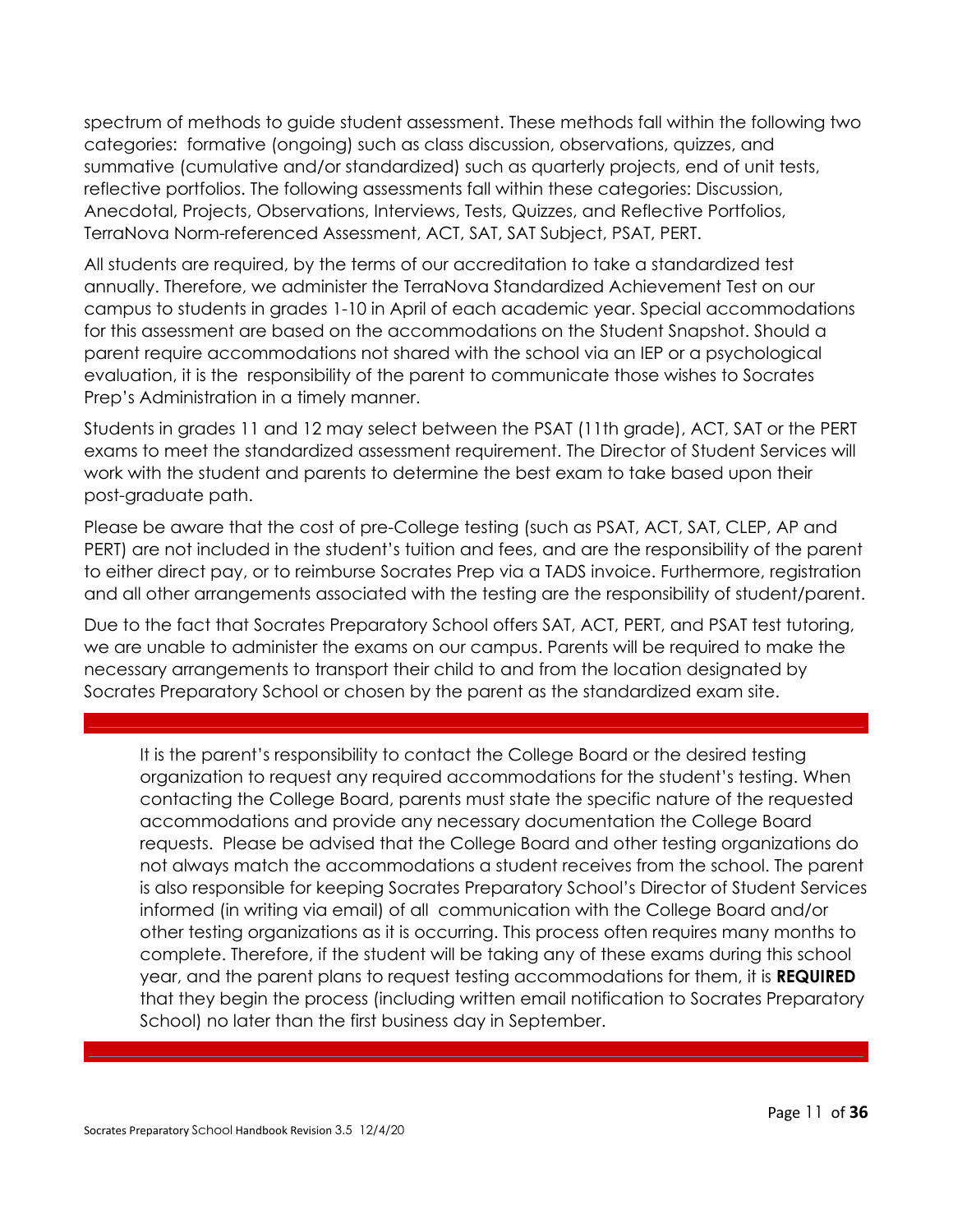Students in grades 7 through 11 may be encouraged to take the **PSAT**. The Student Services Director at Socrates Prep will contact parents via email at the beginning of the year (September) with information on the PSAT. Parent/Student are expected to answer the email stating their intention to take the exam or not. All students are NOT required to take the exam. Taking the PSAT exam earlier than 11th grade is an academic choice only. PSAT exam scores are used by reputable colleges to scout for academic talent. Therefore, we encourage any student who may be ready to take the PSAT early, to take the opportunity to do so.

The PSAT is administered through the College Board, and is typically taken during a student's junior year, which is the only time when the scores may qualify the student for a National Merit Scholarship. A fee is charged by the College Board for each exam taken by a student. Please be aware that the cost of the PSAT exam and any fees associated with PSAT testing, are the responsibility of the student/parent and are not included in the student's annual fees and tuition. A current schedule of PSAT exam fees is available at the school office. Due to the fact that Socrates Preparatory School offers PSAT test tutoring, we are unable to administer PSAT exams on our campus. Parents will be required to make the necessary arrangements to transport their child to and from the location designated by Socrates Preparatory School or chosen by the parent as the PSAT exam site.

#### <span id="page-11-0"></span>**Dual Enrollment**

#### **Student Services/Guidance Counseling - See page pages 16-17 of the ICP**

Students wishing to take upper level classes that are not offered at Socrates Preparatory School have the option of dual enrollment through **Seminole State College or the University of Central Florida**. Dual enrollment allows students to enroll in postsecondary courses and receive both Honors-level high school and postsecondary credit. If students elect to participate in dual enrollment, additional tuition costs and enrollment fees associated with the course are the responsibility of the parents and are not included in Socrates Preparatory School fees and tuition. All associated tuition and fees must be paid to Socrates Preparatory School upon registration for the dual enrollment course. Additional information is available at the Socrates Preparatory School office. It is the responsibility of the parent and student to inform Socrates Prep in writing via email of their intention to enroll in dual enrollment courses in a timely manner. It is further the responsibility of the parent and student to keep up with deadlines and other requirements associated with dual enrollment for each term.

Students must provide their own transportation to classes NOT administered on Socrates Preparatory School campus. While every effort will be made by Socrates Preparatory School to accommodate a student's schedule to permit dual enrollment, there may be instances when accommodations cannot be made.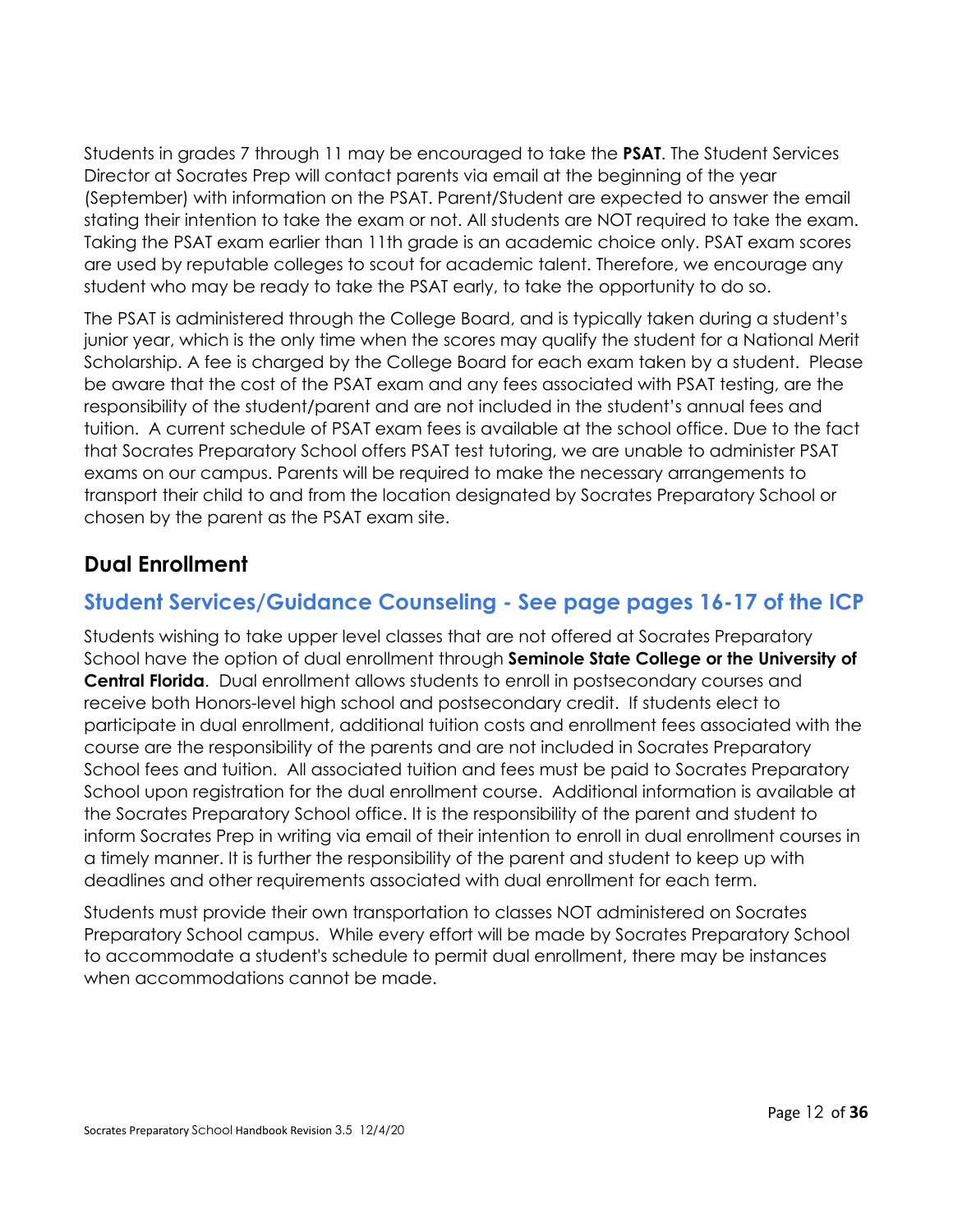#### <span id="page-12-0"></span>**Classes through Florida Virtual School (FLVS)**

The Florida Department of Education currently requires that all public and private high school students take a minimum of one class online prior to graduation. A common and convenient way to do this is through FLVS. The credit hours earned through FLVS count toward graduation from Socrates Preparatory School if the course is approved for high school credit by FLVS and does not duplicate classes previously taken for credit at Socrates Preparatory School or a previous school. Course descriptions, objectives, prerequisites and requirements are specified by FLVS and are available on their website at [https://flvs.net/home.](https://flvs.net/home) Work assignments and grades are provided by FLVS certified teachers, not the teachers at Socrates Preparatory School. It is the student's responsibility to keep themselves on task and to complete any associated assignments, tests, etc. and submit them to FLVS.

Students at Socrates Preparatory School may choose to take additional FLVS courses up to a maximum of three courses equivalent to 3 credits annually and only two credits annually for students on PLSA/McKay scholarships. Any additional courses a student wishes to take for credit at Socrates Preparatory School require special permission from the Director of Socrates Preparatory School. It is the responsibility of the parent and student to inform Socrates Prep in writing via email of their intention to enroll in FLVS courses in a timely manner. It is further the responsibility of the parent and student to keep up with deadlines and other requirements associated with FLVS for each term.

While every effort will be made by Socrates Preparatory School to accommodate a student's schedule regarding FLVS courses, there may be instances when accommodations cannot be made.

#### <span id="page-12-1"></span>**Community Service**

#### **Continuation of Services, Activities, and Events - See page 9 of the ICP**

Many college and university scholarship programs, such as Bright Futures, require community service participation. Socrates Preparatory School also believes participation in community service is important in the cultivation of responsible citizenry and in preparing our students to become leaders in our community.

Students are required to have a **minimum of 75 hours** of community service accumulated during high school years to qualify for graduation. The number of community service hours will be prorated for any students attending Socrates Preparatory School fewer than 4 years during high school. Students have the option of accumulating these hours in an approved community program or they can participate in one of the many community projects which Socrates Preparatory School organizes.

It is the parent's and student's responsibility to keep track of earned community service hours and to ensure that these hours are signed for and verified by qualifying community service organizations. It is further the responsibility of the parent and student to submit documentation of earned and verified community service hours to Socrates Preparatory School Director of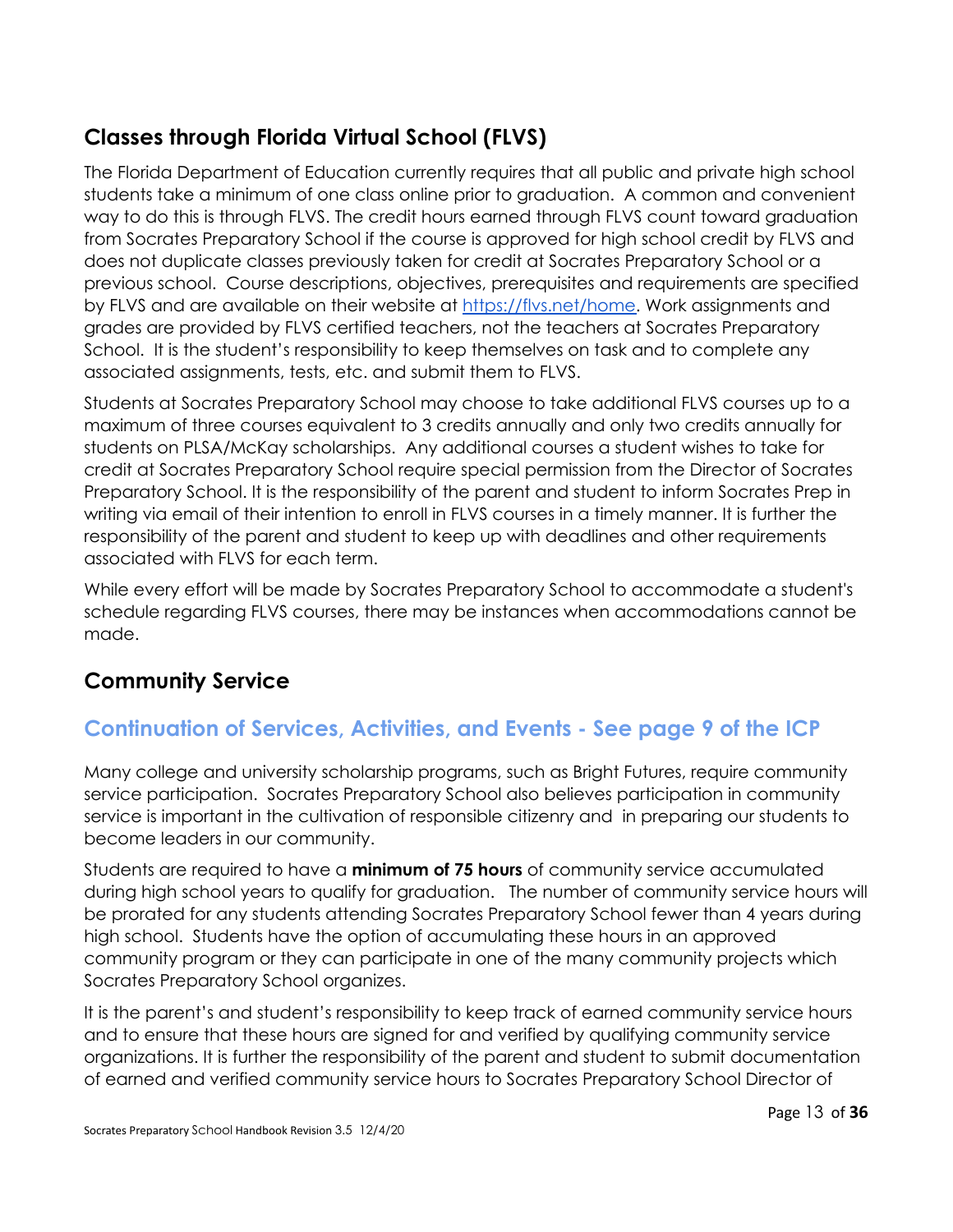Student Services via email in a timely manner. Parents and students must also keep up with all due dates and any other requirements regarding any Scholarship or College/University applications or organizational memberships.

**NOTE**: It is a requirement of The National Honor Society that members have a minimum of **100 hours** of community service to graduate with NHS alumni status. Scholarships such as Bright Futures and others may also require a minimum of 100 hours of community service to qualify.

# <span id="page-13-0"></span>**Tuition and Re-enrollment**

All parents must register their student(s) for re-enrollment. All re-enrollment documentation, re-enrollment fees and curriculum fees must be received via our online processing website TADS by the early February deadline (communicated to all parents via email) in order to reserve a space for the next academic year and to qualify for the reduced re-enrollment fee. A breakdown of tuition and fees are as follows:

- Annual Tuition \$11,950 G1-5
- Annual Tuition \$12,950 G6-8
- Annual Tuition \$13,950 G9-12
- \$175 Application Fee \$125 Re-enrollment Fee (non-refundable)
- \$850 Curriculum Fee (Grades 1-12)

After the February deadline, available classroom space may be filled with new students, and Socrates Preparatory School may not have space available for returning students. If, after the February deadline, classroom space is available and current students who have not yet re-enrolled wish to re-enroll, they will be subject to the full Application Fee of \$175 along with the corresponding \$850 Curriculum Fee due immediately upon re-enrollment and completion of all documentation on the TADS website.

#### <span id="page-13-1"></span>**Homebound Students**

In the event a Socrates Preparatory School student becomes homebound (or hospitalized) due to illness or other reason, tuition obligations remain in effect for that student. Tuition obligations remain as per the enrollment contract.

#### <span id="page-13-2"></span>**Unpaid Tuition**

For students to continue their enrollment in Socrates Preparatory School and to receive Report Cards and/or Transcripts, regular payments must be made. Where any payment on an account is in default for more than 60 days, Socrates Preparatory School may require the student to withdraw from classes until satisfactory arrangements are made. Transcripts and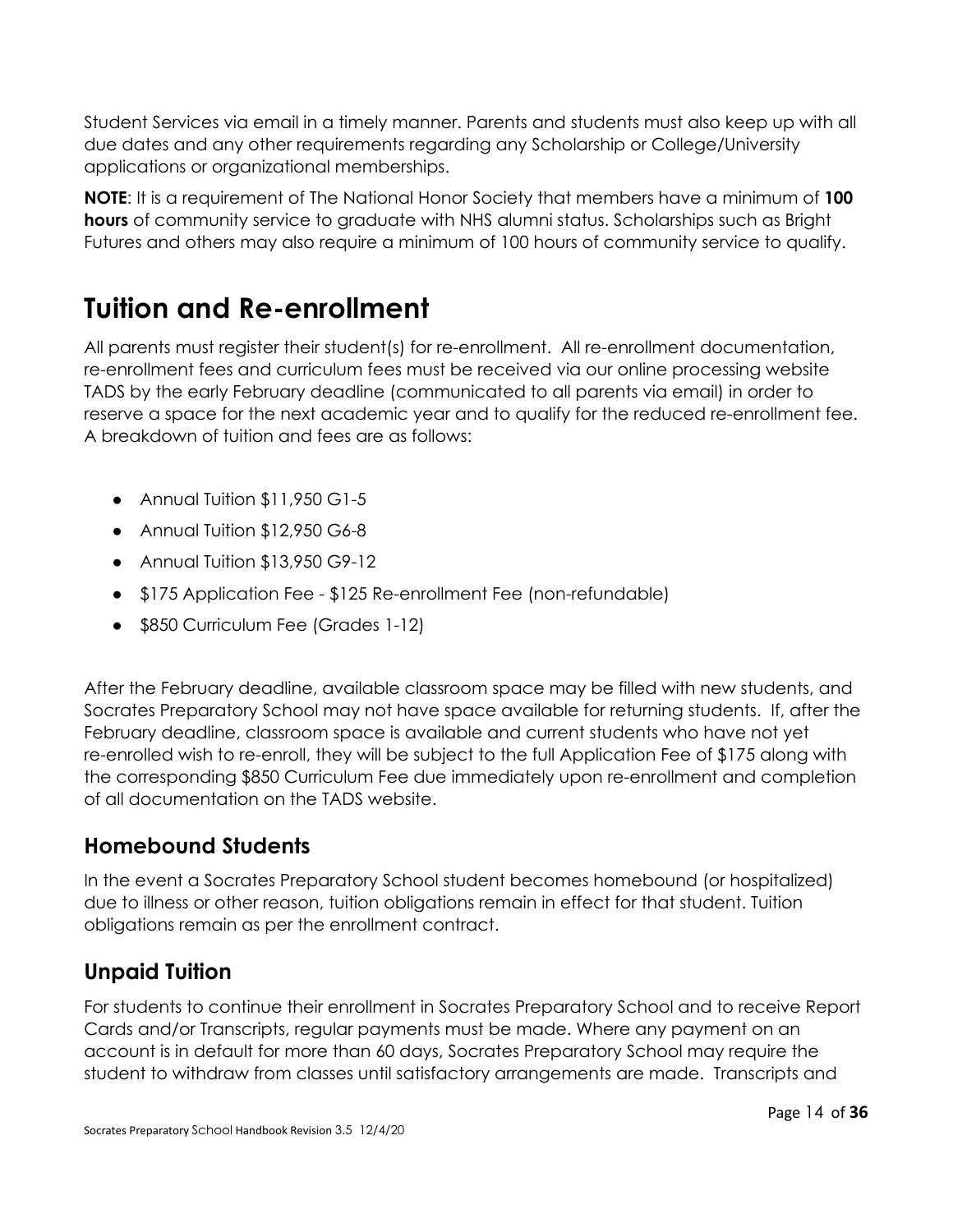any other student record will not be released until all fees and payments owed to Socrates Preparatory are satisfied.

# <span id="page-14-0"></span>**Attendance**

#### **Attendance - See pages 12-13 of the ICP**

Students are expected to be at school and in each class on time every day. If a student is absent, parent/guardian is expected to notify the office by calling 321-422-0825 and/or emailing [salma.hatoum@socprep.org](mailto:salma.hatoum@socprep.org) no later than 8:00 am (leaving a message if call is not answered). For the absence, tardy or early departure to be considered excused, the **parent must provide a note** explaining the absence in a timely manner.

Students are to remain in their classrooms for the entire period unless instructed differently by their teacher or an administrator. Attendance on field trips, exhibitions and school events organized on school days is required for all students. Attendance at all other special events and activities on non-school days is expected, but not required of all students.

Socrates Preparatory School follows the following Florida State law regarding student attendance and instructional hours.

#### *6A-1.09512 Equivalent Minimum School Term for Compulsory Attendance Purposes.*

Any child of compulsory school attendance age, who is enrolled in a non-public school pursuant to section 1002.42, F.S., shall be deemed to be in compliance with the compulsory attendance requirements of section  $1003.21(1)(a)$ , F.S., provided the *child maintains regular attendance during the entire school term of either:*

*(1) One hundred eighty (180) actual school days determined as prescribed by section 1011.60(2), F.S., or*

(2) A minimum of one hundred seventy (170) actual school days and the hourly equivalent of one hundred eighty (180) *actual school days, determined as prescribed below:*

*(a) Kindergarten: Five hundred forty (540) net instructional hours.*

*(b) Grades 1-3: Seven hundred twenty (720) net instructional hours.*

*(c) Grades 4-12: Nine hundred (900) net instructional hours.*

*Rulemaking Authority 1001.02, 1011.60(2) FS. Law Implemented 1002.42, 1003.21, 1011.60 FS. History–New 4-21-80, Formerly 6A-1.9512.*

Refer to Appendix B – Absences and Tardies for more specific information on the Attendance policy.

#### <span id="page-14-1"></span>**Bell Schedule**

Students are given ample time to transition between classes; therefore they are expected to be in class and ready to work according to the bell schedule. Please refer to **Appendix C** for the current academic year's Bell Schedule.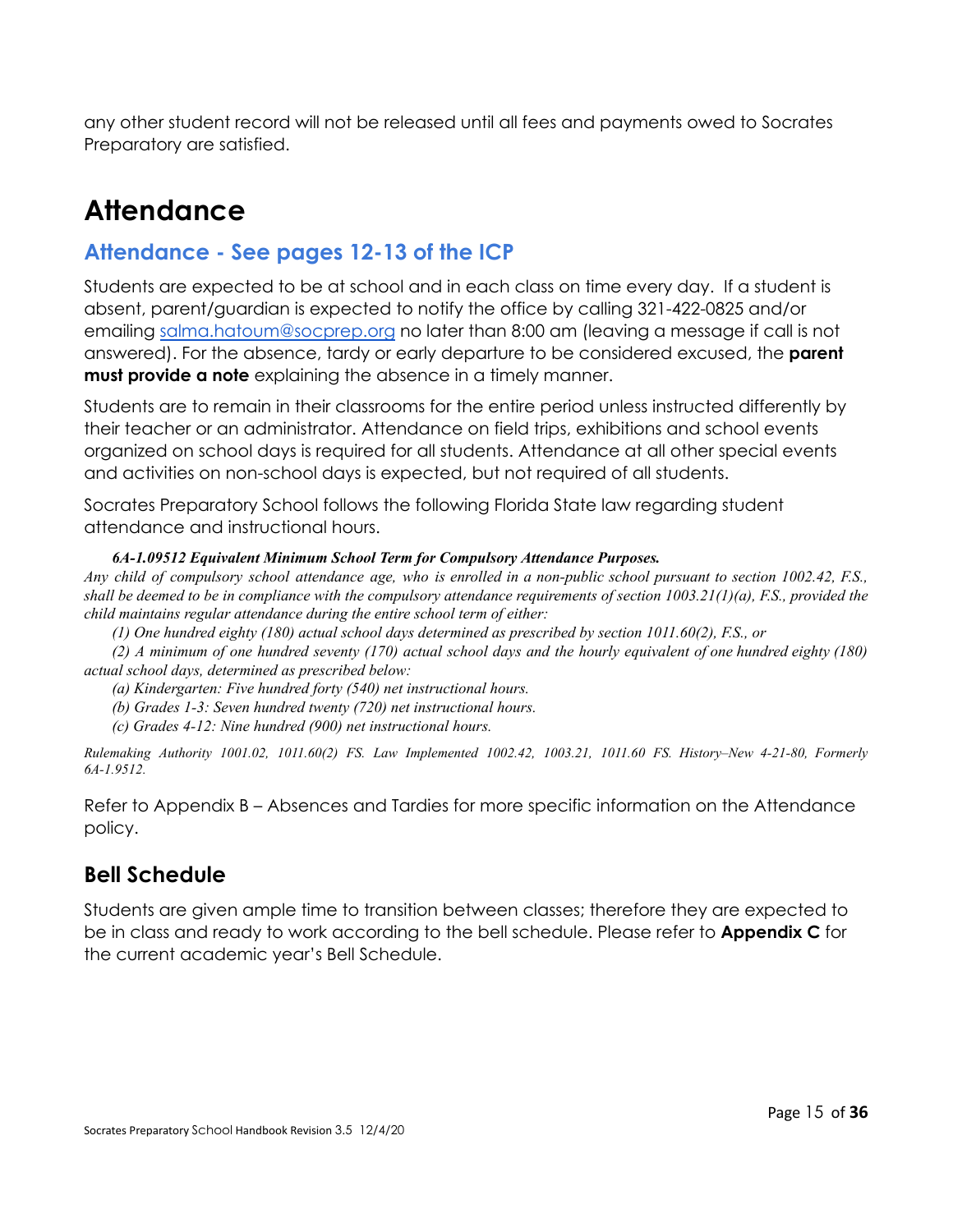#### **Arrival (8:00 - 8:15) - Dismissal (2:50-3:15) - Pages 1-2 of 2020-2021 Operational MicroDetail - Documentation Attached to ICP**

#### **Early Dismissal / Early Pick-Up**

During the regular school day, no student is to leave campus without permission. Students who are to be picked up prior to dismissal must be signed out at the Administrative Office by a parent/guardian or an individual authorized for pick-up (as designated in TADS on the Student Emergency Form, and may be asked to provide identification.)

Every effort should be made to schedule appointments outside of school hours. However, Socrates Preparatory School realizes there may be instances when that is not possible. A signed note or an email from the parent/guardian notifying the school of early pick up must be presented to the Administrative Office by 8:30 am of the day the early pick up will occur.

In the event of early pick-up, students are responsible for completing and abiding by deadlines set for all academic work missed. Whenever possible, assignments should be completed in advance if a known absence from class is anticipated.

In the event of a serious illness such as fever, vomiting, injury, etc., every attempt will be made to notify the parents. If these efforts are not successful, the student will be transported by ambulance to the hospital if deemed necessary. **It is critical to keep Socrates Preparatory School updated with any changes to the student and/or parent contact information. Please send all changes to [salma.hatoum@socprep.org](mailto:salma.hatoum@socprep.org) via email.**

Socrates Preparatory School has identified days on the Annual Academic Calendar as Early Dismissal days. On these days, there will be no school personnel on campus to supervise students. Therefore, ALL students must be picked up by 1:00 pm.

#### <span id="page-15-0"></span>**Pick-Up Policy**

As an added security measure and to accurately and fairly track arrival and pick-up times, all students must be signed out of TADS via the school iPad by either the student or parent before leaving. Failure to sign out will result to charges to the parent's TADS account. Students not attending the After School Program must be picked up by 3:00 PM. A grace period of 15 minutes is given as a courtesy of Socrates Preparatory School. Therefore, students must be picked up no later than 3:15 PM. Students who are not picked up by 3:15 PM will be sent to the office where an attempt will be made to contact parent and the parent's TADS account will be charged a \$12 fee for every 15 minute period. Please note that, while a phone call to the school to explain the parent's delay in picking the student up is appreciated, it does not mean that the late fee will not be charged. In cases of true emergencies, the parent should speak with an Administrator directly to request forbearance on this fee.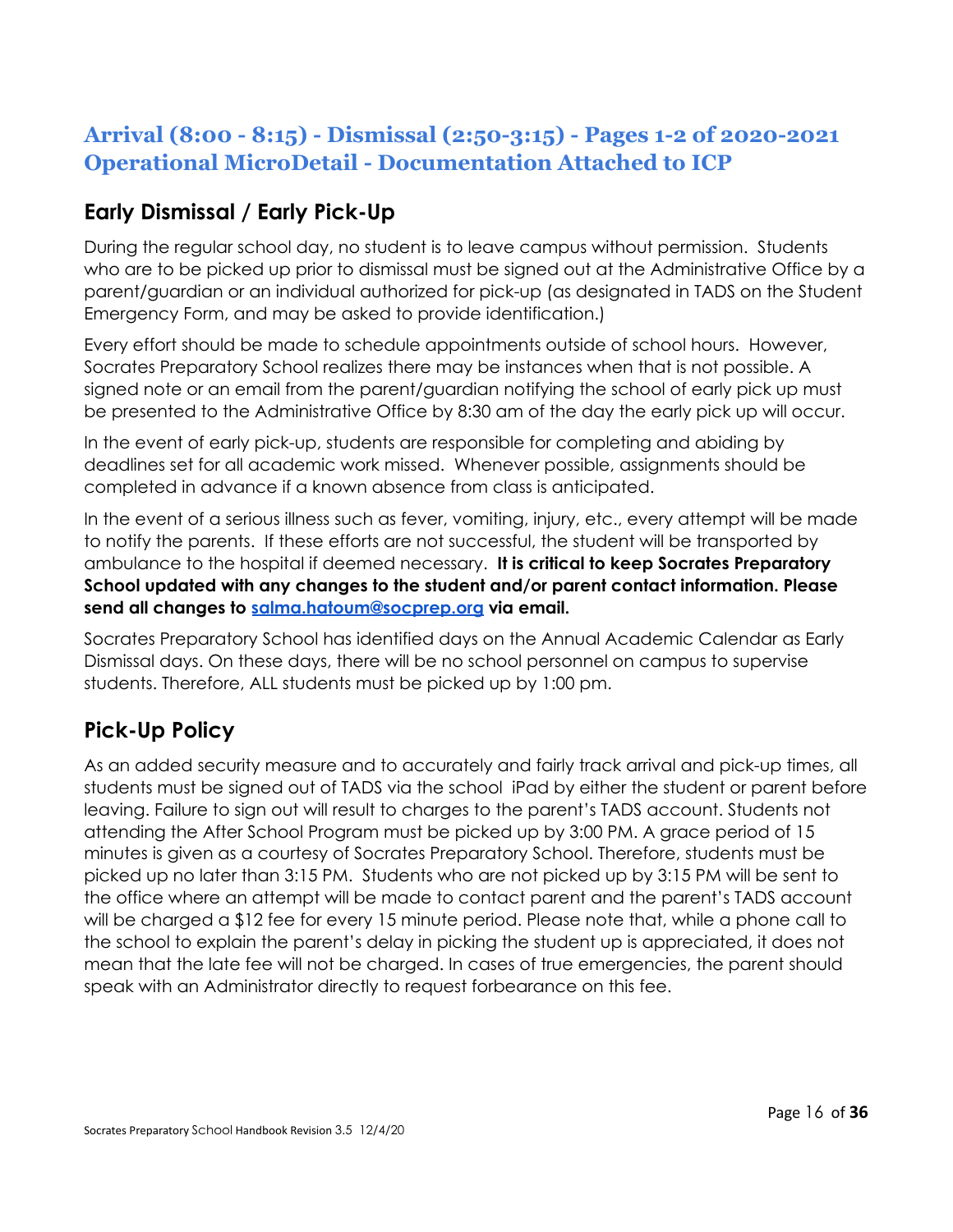#### <span id="page-16-0"></span>**School Closings**

#### **Section V COVID-19 Safety Planning - Emergency and School Closure - See pages 20-28 of the ICP.**

Because our school is located on the boundary between Orange and Seminole Counties, Socrates Preparatory School follows all emergency and closure advisories for both counties. If either of the counties' schools are closed, then Socrates Preparatory School will also be closed.

We also recognize that some of our students and staff travel to our school from surrounding counties such as Volusia, Osceola and others. Should your county issue a closure or other emergency warnings, we urge you to heed that warning and exercise your best judgment on whether or not you wish to travel to school on those days. If your child is not attending school that day, please notify the school no later than 8:00 AM by calling 321-422-0825. Students and staff will not be penalized for absences due to abiding by emergency warnings issued in the counties where they reside.

If conditions permit, closure updates will be posted on our website and Facebook page. Emails and/or text alerts will also be sent to all parents and students when possible.

## <span id="page-16-1"></span>**Dress Code**

#### **Suspensions of the Uniforms - See page 12 of the ICP**

Students and faculty at Socrates Preparatory School are expected to present themselves in a professional and respectful fashion, and to dress accordingly.

Socrates Preparatory School requires uniforms for grade levels 1-11. Students in grade 12 may wear school appropriate attire of their choosing as long as it does not fall into the category of "inappropriate dress" as described below. Uniforms are worn Monday through Thursday throughout the academic school year unless indicated otherwise by the school Administration. Notices will be sent to parents and students regarding any days on which the uniform policy is suspended.

#### *The goals of the Socrates Preparatory School's dress policy are:*

- To maintain a unified tone within the school community
- To provide financial relief to parents
- To reduce superficial competitiveness in dress among students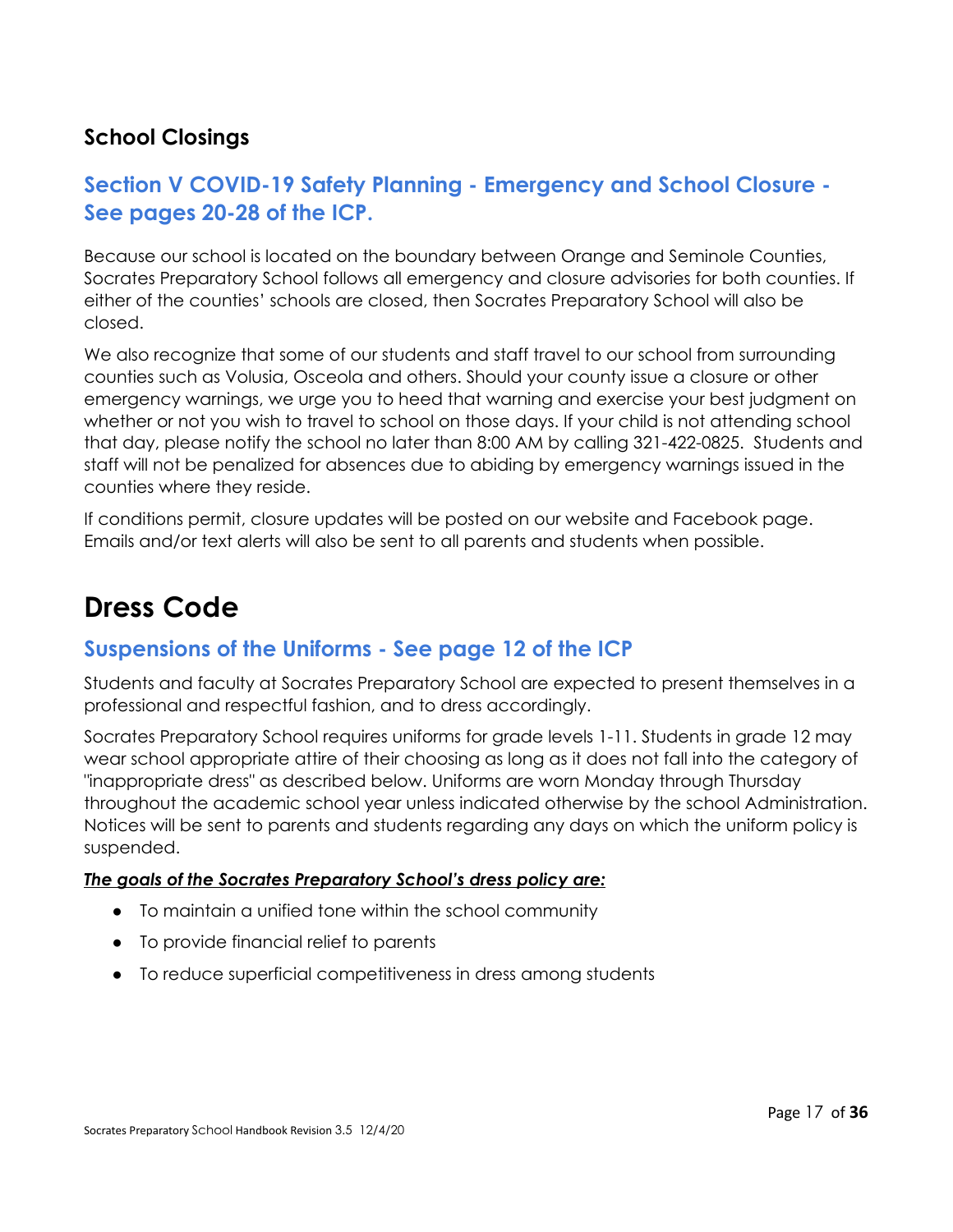#### <span id="page-17-0"></span>**Uniform Description - Monday through Thursday**

- Long or short-sleeved Polo shirt (black, white, grey) with the Socrates Preparatory School logo
- Khaki or black long pants
- Khaki or black skirts, shorts or skorts of an appropriate length for school
- Comfortable, clean, closed-toe shoes
- Socrates Preparatory School BLACK jacket or sweater with school logo (only when worn for warmth over a school uniform shirt during the school day).
- **SPECIAL NOTE ABOUT HOODED SWEATSHIRT JACKETS (HOODIES)**: No pullover hooded sweatshirts are allowed. SOLID BLACK, hooded zip-up jackets with the school logo on the front are permitted but must be worn with a uniform polo shirt underneath.

Uniforms must be clean, neat, and in good repair at all times. Failure to wear proper uniform attire will result in disciplinary action in the form of loss of privileges.

Uniforms can be purchased at Lands' End at <http://www.landsend.com>. The school logo code is 900169699. School logo sew-on patches can also be purchased from the school office, while supplies last, for \$5 each, billed to your TADS account.

#### <span id="page-17-1"></span>**Appropriate Attire - Fridays only**

On Fridays, students may dress in school appropriate attire of their choosing as long as it does not fall into the category of "inappropriate dress" as described below.

#### <span id="page-17-2"></span>**Inappropriate Dress & Presentation**

Attire which would be deemed inappropriate for wear at school or at school-sponsored activities includes, but is not limited to, clothing items that reflect or represent any of the following:

- Language and/or any representation on attire that indicates gang affiliation.
- Attire that depicts violence, profanity, racial or gender discrimination or discrimination of any kind whatsoever.
- Attire depicting products or slogans related to alcohol or drugs, including tobacco products.
- Attire that contains any graphic or profane language or images.
- Attire that otherwise demeans an identifiable individual or group.
- Attire that is very tight-fitting and/or revealing.
- Attire that is excessively loose-fitting.
- Attire that shows an excessive amount of skin.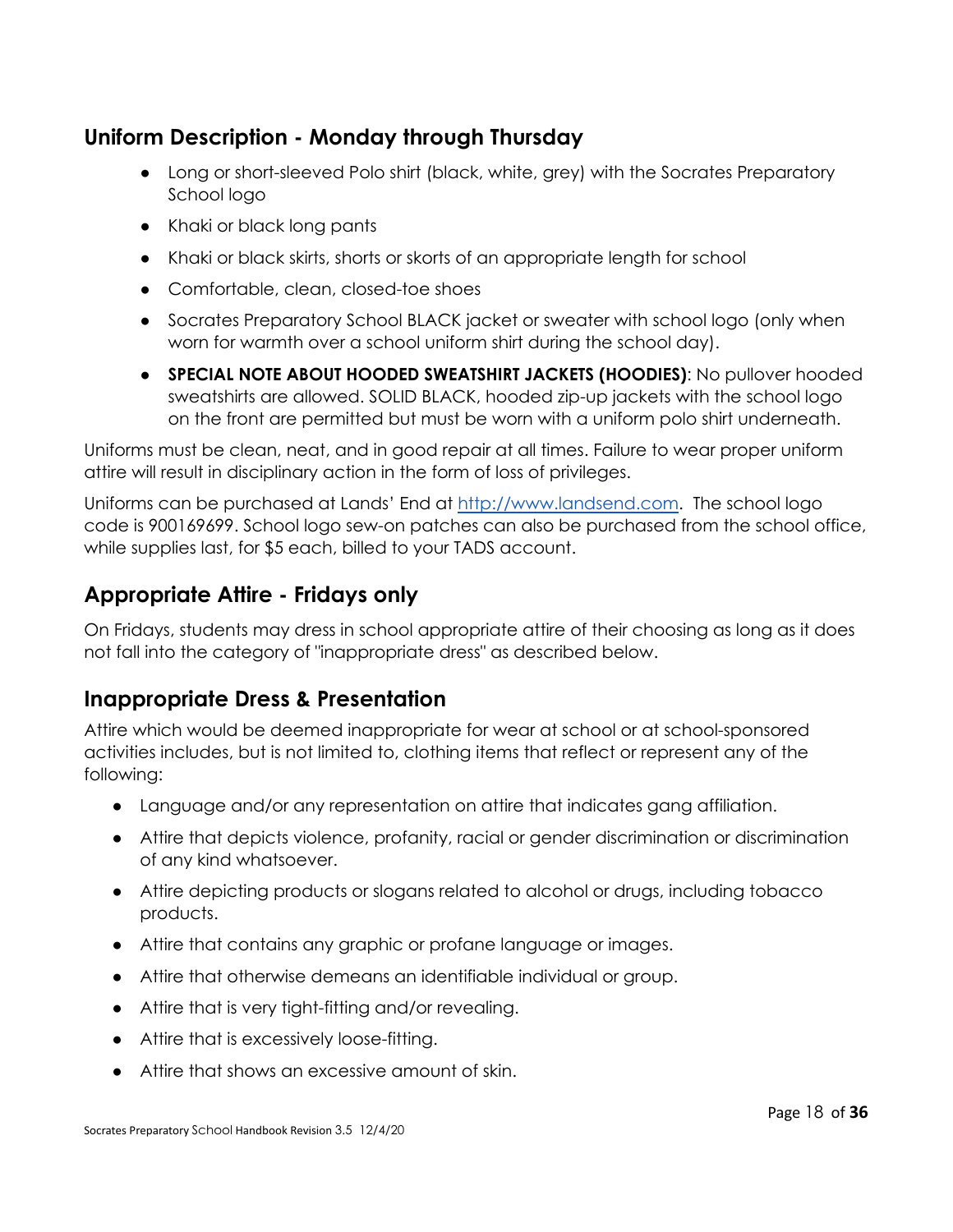**\*** The perception of "excessive" is at the discretion of the administration.

The Dress Code applies to all students at Socrates Preparatory School. It is at the sole discretion of the faculty and staff to determine if attire or presentation is in violation of the Dress Code.

Failure to comply with the Dress Code policy is a Level I Disciplinary infraction and may result in appropriate disciplinary consequences.

#### <span id="page-18-0"></span>**Spirit Shirts**

#### **Spirit Shirts - See page 12 of the ICP**

During all Socrates Preparatory School field trips, events, exhibitions, and other specified activities, students will be required to wear the school uniform or a Spirit Shirt unless otherwise specified.

#### <span id="page-18-1"></span>**Lockers and Locks**

#### **Lockers - See page 24 in the ICP**

Students are given the option of using a Socrates Prep locker, but are not required to do so. All lockers assigned to students remain the property of Socrates Preparatory School. They are not private property, and at no time does the school relinquish its exclusive control of its lockers.

Students can only store their own belongings in their assigned locker, and students may not trade lockers with each other at any time. A student cannot place his/her belongings in a locker which is not assigned to him/her. Any student who is found using a locker other than the one assigned to him/her, or who allows his/her locker to be used to store another student's belongings, is subject to having the locker immediately taken away.

Lockers are to be used to store only school supplies and personal items necessary for use at school. Lockers shall not be used to store items which cause an interference with school purposes or that violate school rules. **No food products are allowed in any locker overnight to avoid rodent and insect infestation.** Lockers are not burglar proof and students should not leave valuables such as money or expensive personal property in the lockers.

Students must keep their possessions only in their assigned lockers and are responsible for any assigned school property in their lockers. Posters, stickers, mirrors, hooks or any other types of permanent decorations are not allowed inside or outside of the locker. Removable magnets and shelves will be allowed.

Every Friday is locker clean-up day. Students are responsible to keep their lockers clean and organized.

Socrates Preparatory School reserves the right to proceed with necessary steps should a locker search be deemed necessary with probable cause.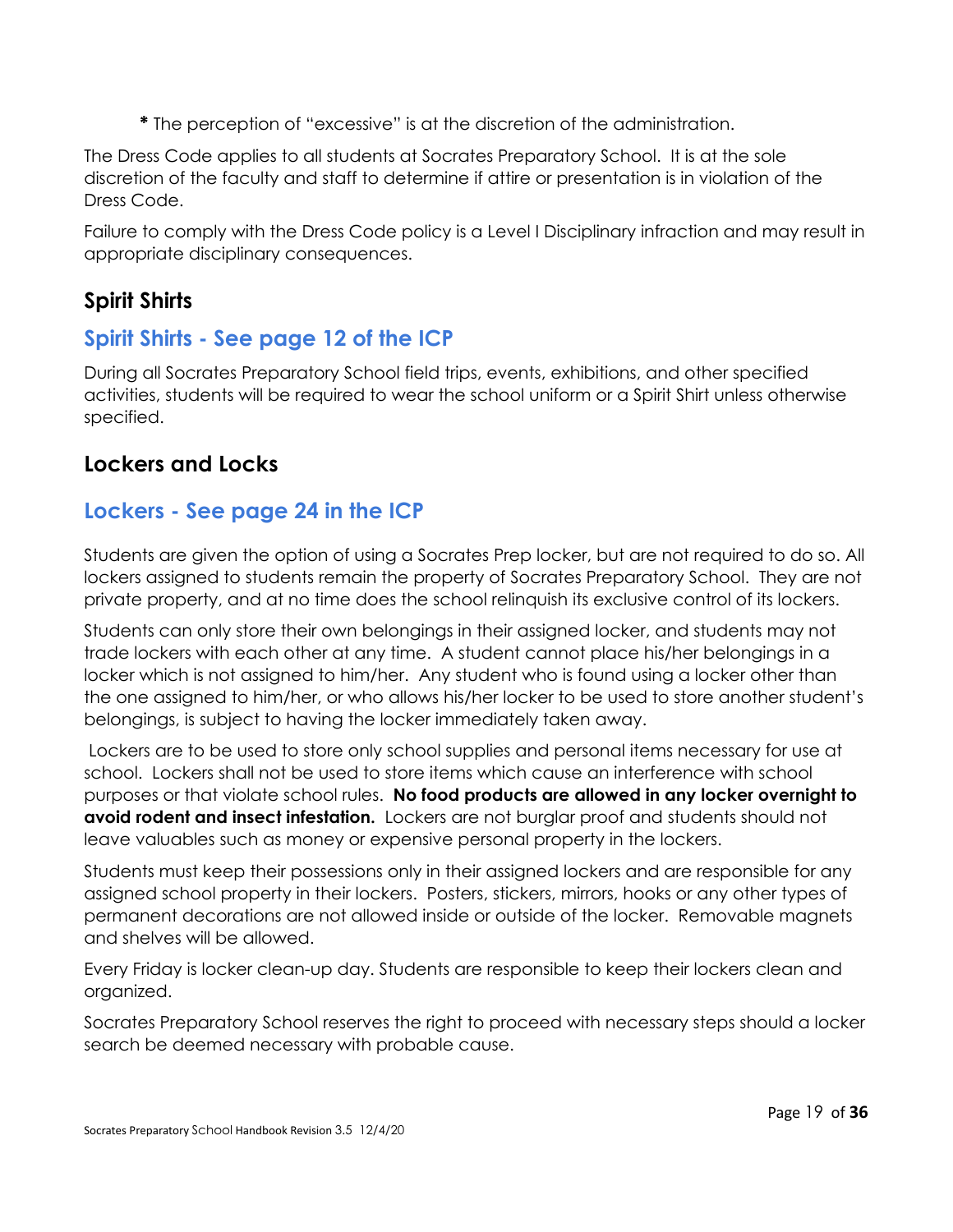Combination style locks owned by Socrates Preparatory School will be assigned with each locker. The school office will maintain a master list of combinations, and Socrates Preparatory School shall retain access to all student lockers. Students wishing to use their own lock may do so once they have provided the school the combination and/or the key to the lock. Students are solely responsible for the contents of their lockers and should not give out the combination of their assigned lock to other students.

The Socrates Preparatory School Principal or his/her designee shall have custody of all combinations to all lockers or locks. It is each student's responsibility to ensure the lock is secured appropriately after closing the locker and to report to the school office any incident in which locks and/or lockers have been tampered with.

# <span id="page-19-0"></span>**Technology and Digital Use Policy**

#### **Devices and Internet - Digital Curriculum and Other Academic Texts - See pages 9-10 of the ICP**

Socrates Preparatory School uses computers, computer software, the Internet and other electronics to support learning and to enhance instruction. Therefore, each student is REQUIRED to have a working laptop computer. The Internet allows our students to communicate with other students and professionals around the world, visit electronic libraries, research a variety of subjects, take online classes, and participate in special projects with students from all points on the globe. The use of computer software and networks allows students to experience learning from a technological standpoint. The objective is to promote educational excellence in school by facilitating resource sharing, innovation and high-tech communication. The use of technology will benefit all students as they prepare to enter an ever-increasingly technological industry and society.

While such wide-ranging access to the Internet provides great benefits, it also entails great responsibility on the behalf of all users in order to protect the integrity of the network and system for both Socrates Preparatory School and the individual students and teachers. The students are expected to follow all guidelines stated below, as well as verbal instructions of the faculty, and to demonstrate ethical behavior of the highest order in using computers, laptops, computer software, the Internet, and other electronics at the school.

#### <span id="page-19-1"></span>**Acceptable Use of Electronics**

The purpose of the Internet is to facilitate communication in support of research and education by providing access to unique resources and the opportunity for collaborative work. Students MUST adhere to these guidelines in order to retain electronics privileges:

• The use of the student's email account must only be in support of and consistent with the educational objectives of Socrates Preparatory School.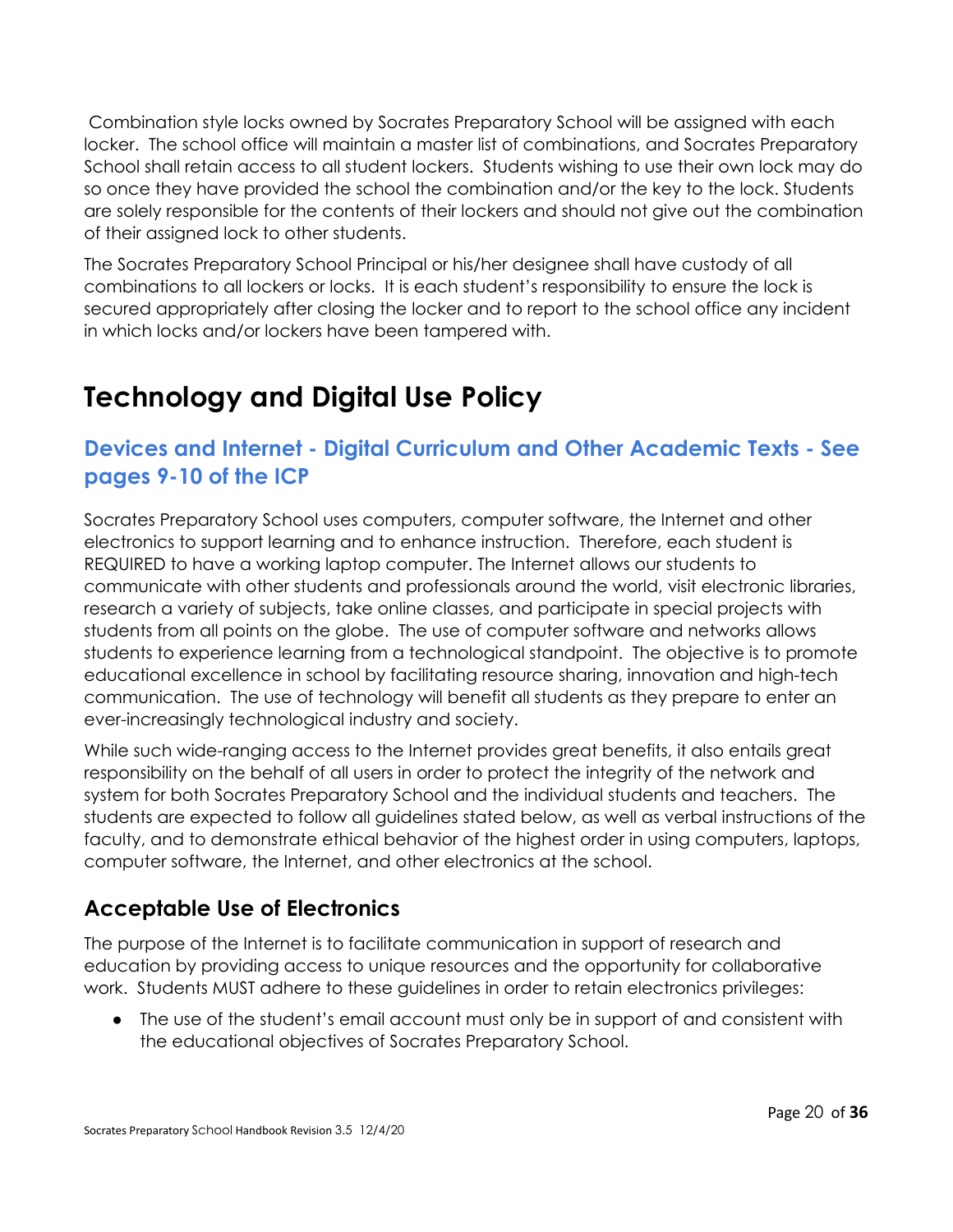- Students may not share their personal electronic devices with anyone else or allow someone else to borrow or use in any way their laptop, tablets or phones.
- Transmission and accessing of any material in violation of Socrates Preparatory School's guidelines or any U.S. or state regulation is prohibited. This includes, but is not limited to, copyrighted material, threatening or obscene material, and private or commercial material.
- Use of and access to any and all types of Internet social networks (Facebook, Twitter, etc.), and video games are prohibited during school hours EXCEPT during lunchtime.
- Students may not, under any circumstance, tamper with or change the security and firewall settings installed by Socrates Preparatory School onto the school computers, laptops, Internet, and any other electronic devices.

#### <span id="page-20-0"></span>**Network Etiquette**

Students MUST abide by the generally accepted rules of network etiquette. They include, but are not limited to, the following:

- Do not reveal personal address, phone numbers or other personal information for yourself, family, acquaintances, faculty or classmates.
- Be polite. Do not be abusive or disrespectful in messages, correspondence, or other transmissions.
- Use appropriate language. Do not swear, use vulgarities, or any other inappropriate language.
- Do not engage in activities that are prohibited by Socrates Preparatory School or state or federal law.
- Do not assume that electronic mail is private. Messages relating to, or in support of, illegal activities may be reported to the authorities and will result in consideration for expulsion from Socrates Preparatory School.
- Do not use or interact with the network in such a way that would disrupt the use of the network by other users.

#### <span id="page-20-1"></span>**Cost of Network Services and Software**

- Socrates Preparatory School is not responsible for any charges related to fee-for-service access to online resource services incurred by students other than services and accounts agreed upon and approved by Socrates Preparatory School in the terms of this agreement.
- Socrates Preparatory School makes no warranties of any kind, either expressed or implied, for the services it is providing and will not be responsible for any damages suffered. This includes, but is not limited to: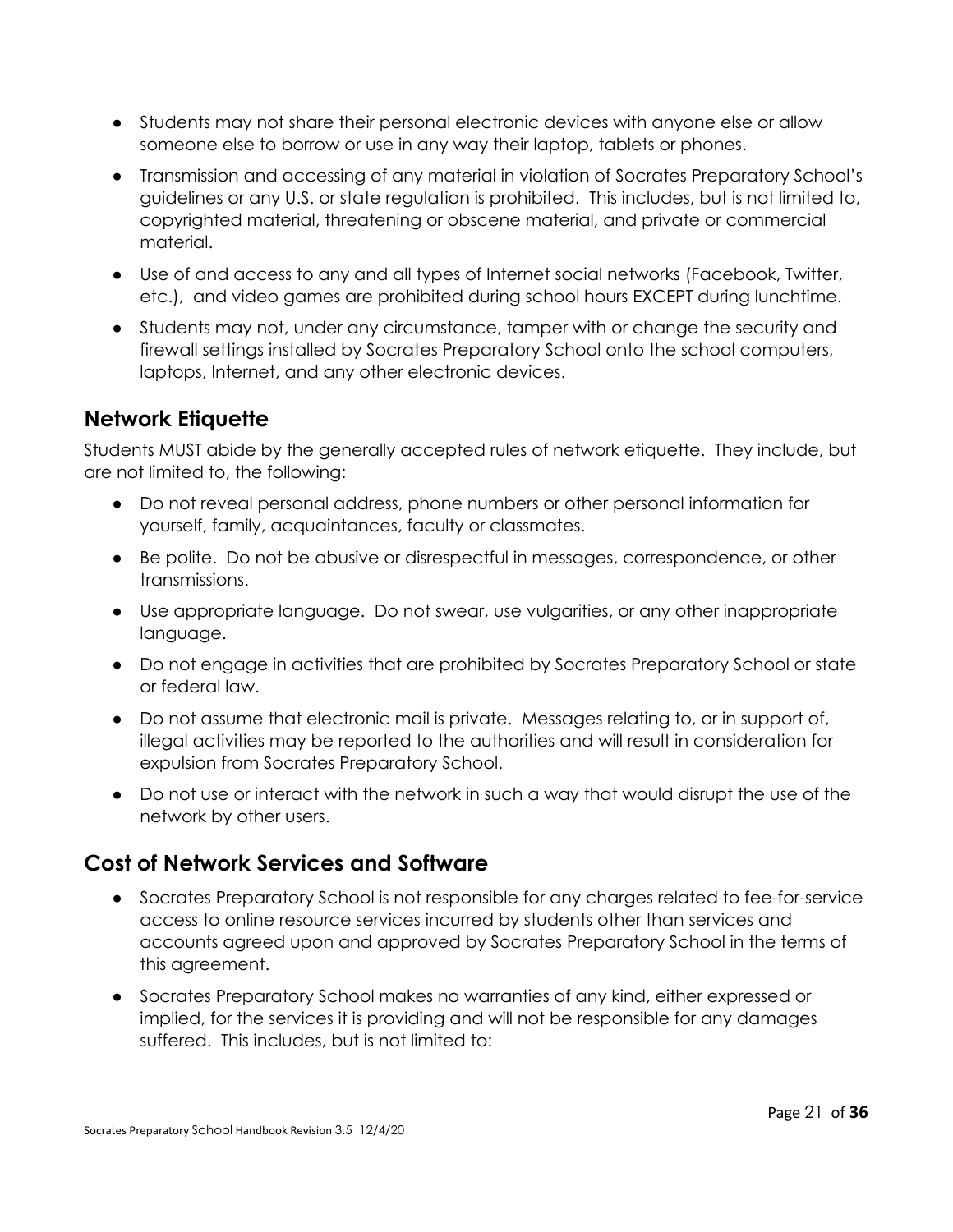- o loss of data resulting from delays, non-deliveries, or service interruptions caused by students' own negligence or otherwise
- o errors or omissions including any and all types of viruses.
- Use of any information obtained via the Internet is at each student's own risk. Socrates Preparatory School specifically denies any responsibility for the accuracy, and/or quality, and/or appropriateness of information obtained through Internet access.

#### <span id="page-21-0"></span>**Internet and Network Security**

- Internet security and security on any computer system is a high priority, especially when the system involves many users.
- If the student identifies a security problem, the student must stop work immediately and notify the school Principal or available faculty that a security issue has been encountered. The student should not demonstrate the problem to other students and risk the problem being spread to other computers.
- Any attempt to access the Internet or school accounts as an administrator will result in the cancellation of user privileges and possible disciplinary actions as serious as consideration for expulsion.
- Any student identified as a security risk or having a history of problems including focus and distraction with the Internet and/or computers, laptops, and/or other electronic devices may be denied privileges to those devices at any time.
- Parents are urged to install, maintain and monitor parental control/internet security software on the student's laptop. Socrates Preparatory School specifically denies any responsibility for any and all harm and/or damages as a result of the parent's failure to protect the student's computer.

#### <span id="page-21-1"></span>**Electronic Vandalism/Negligence/Theft**

Vandalism is defined as any malicious attempt to harm or destroy hardware, software, network, data of other users, data of Socrates Preparatory School or the Internet. This includes, but is not limited to, the uploading or creation of computer viruses. Per this policy, the parent/guardian and student understand and assume the ethical and financial responsibilities of using technology. Vandalism, negligence or theft will result in the termination of computer, laptop, Internet and electronic privileges and may incur additional consequences including but not limited to:

- financial responsibility of equipment and accounts
- <span id="page-21-2"></span>● consideration for expulsion from Socrates Preparatory School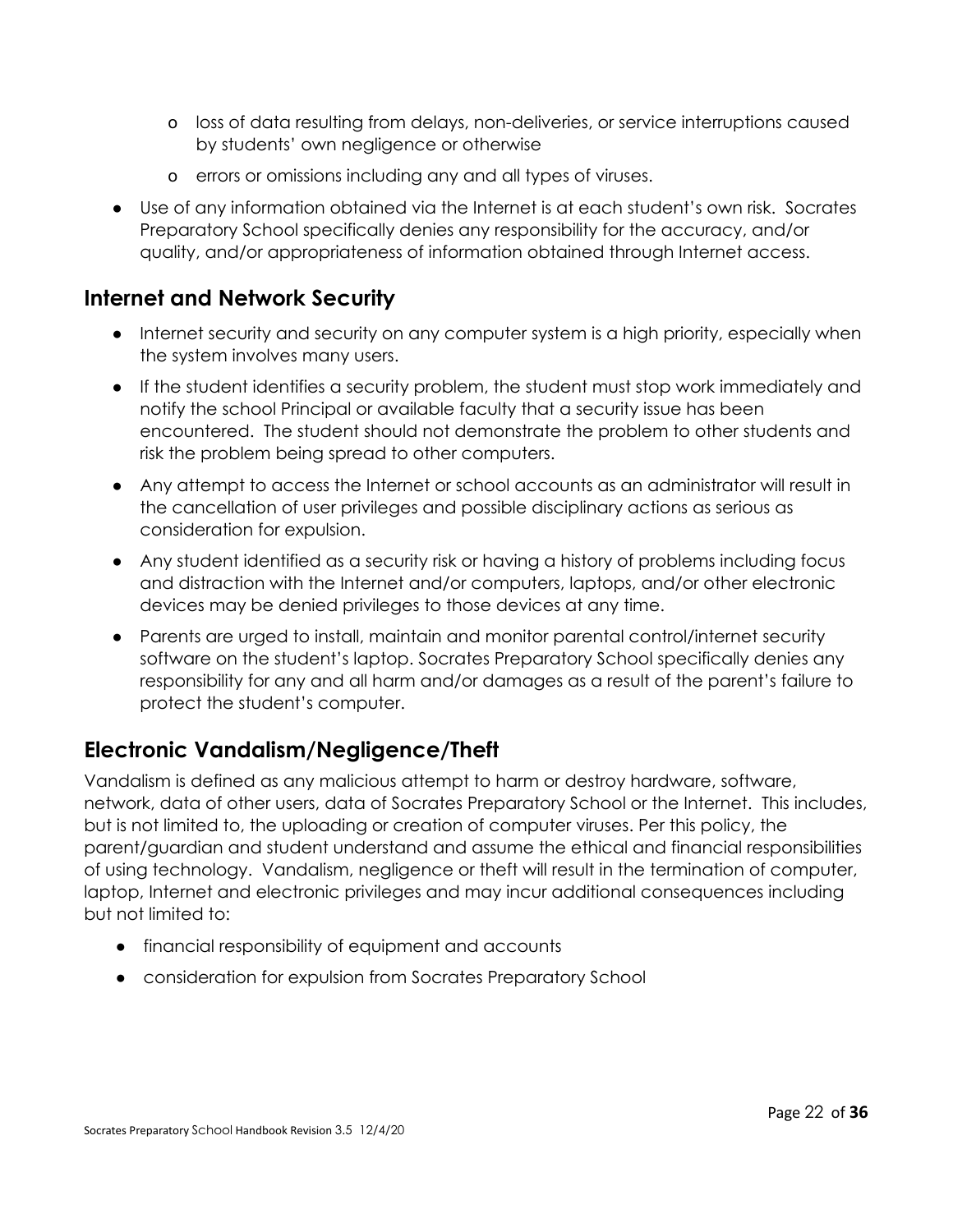#### **Cell Phones**

#### **Cell Phones - See page 10 of ICP**

At Socrates Preparatory School we believe that cell phones are a necessary part of daily communication and students will be using them for both social and professional purposes in their future. Therefore, we want our students to learn to use their phones in a responsible manner. We have established a policy where our high school students are allowed the privilege to utilize their phones for academic purposes during class and for social/personal purposes during lunch and non-class times. However, as they are given more freedom, they will also have more responsibility to demonstrate mature and appropriate cell phone conduct.

- Grades 1-8 no cell phones. If student must bring a cell phone to school, the phone must be turned OFF and given to an Administrator in the front office as they enter the building. The phone will be locked up throughout the day and the student may retrieve it as they leave school.
- Grades 9-12 cell phone put away in locker or backpack with ringer and vibration turned OFF.
- All cell phones must be on silent/no vibrate and must not be connected to school network.

Cell phones may NOT be used during the school day (8:00 am – 3:00 pm) except during class transitions and at lunchtime for students with cell phone privileges in Grades 9-12. Specific permission may be given by the teacher to use cell phones for academic purposes in the classroom for our High School students, and students must abide by any rules established at that time by their teacher.

#### <span id="page-22-0"></span>*Consequences for Cell Phone Use Infractions:*

- 1. Warning
- 2. Take Phone for the period, (Report Liveschool)
- 3. Take phone for the day, (Send email to parents)
- 4. Take phone, give it to administrator, send email to parents to notify and pick up the phone, student loses phone privileges for the semester.
	- a. If incident happens at the end of the semester, student loses phone privileges for the rest of the year.

School and teachers are not responsible for any loss of or damage to confiscated items.

#### <span id="page-22-1"></span>**School Telephones**

No personal calls are allowed on the school telephones unless it is an emergency, and with permission from an Administrator. School telephones are for school business only. Students will not be called out of class to receive a phone call. If a parent needs to convey a message to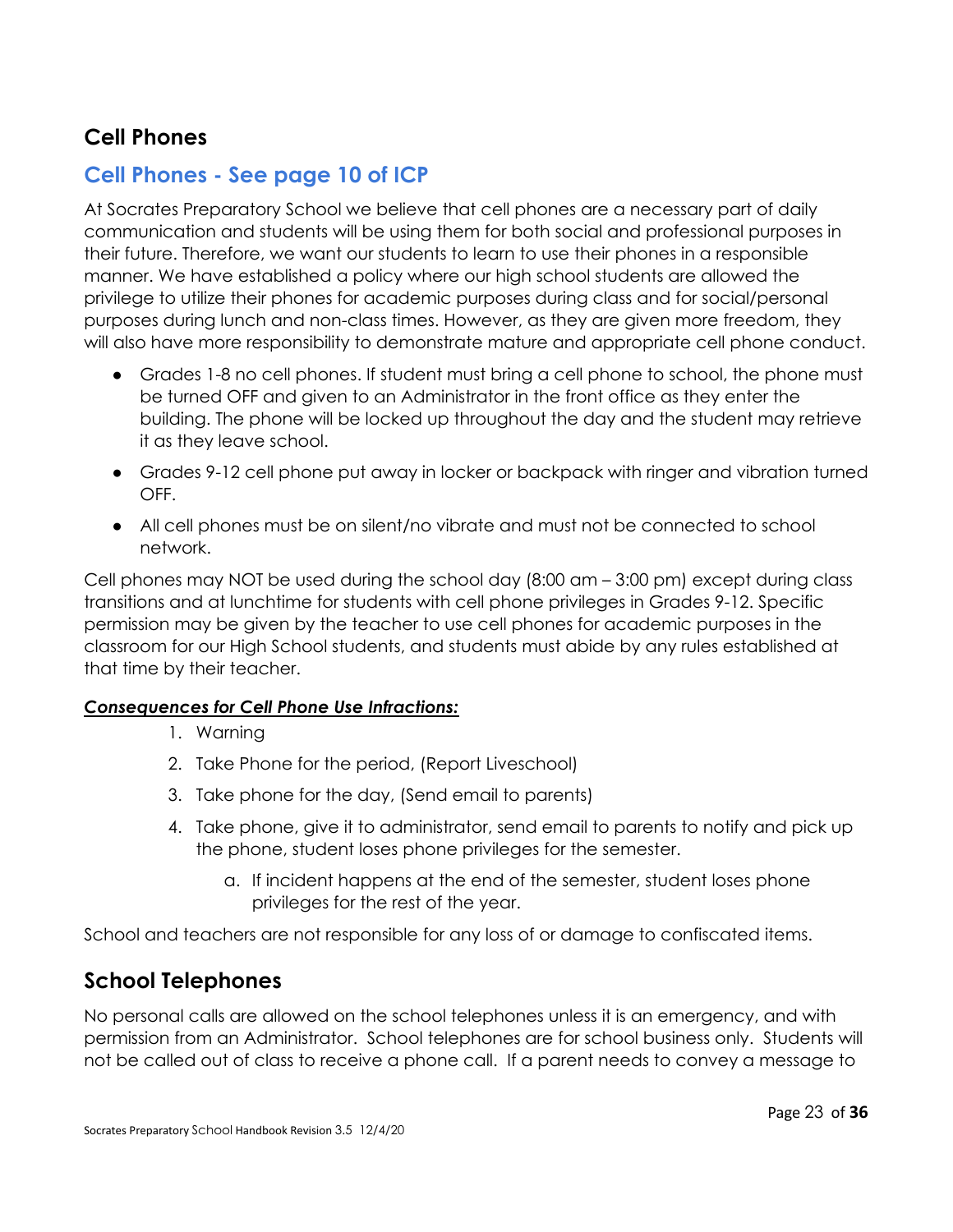a student, they may call the school. The Admin answering the phone will take the message and relay it to the student during the next class transition time.

#### <span id="page-23-0"></span>**Photographing and Videotaping of Students**

#### **See attached addendum document to ICP - 2020-2021 Socrates Preparatory School Live Streaming Agreement and Consent Form** *\*Addendum to the Publications, Video, Internet Consent and Release Agreement*

Photographing and videotaping of students for educational and/or promotional purposes may occur during the school year, both during regularly scheduled classes and at other school events, field trips, competitions, etc. Unless otherwise informed by parents/guardians in writing, Socrates Preparatory School assumes that the school and its agents, employees and duly authorized representatives have permission to take photographs, motion pictures, video and/or audio tapes of students. It is also assumed, unless notice to the contrary is given, that consent is given to the publication, circulation and dissemination of said photographs, motion pictures, video or audio tapes or any duplication or facsimiles thereof for any purposes Socrates Preparatory School may deem proper, including, but not limited to, inclusion of student photo(s) in the annual school Yearbook. If you do NOT give permission for your student to be photographed, interviewed, videotaped, or for your student's pictures or work to be displayed on the Socrates Preparatory School website, please notify the administration in writing.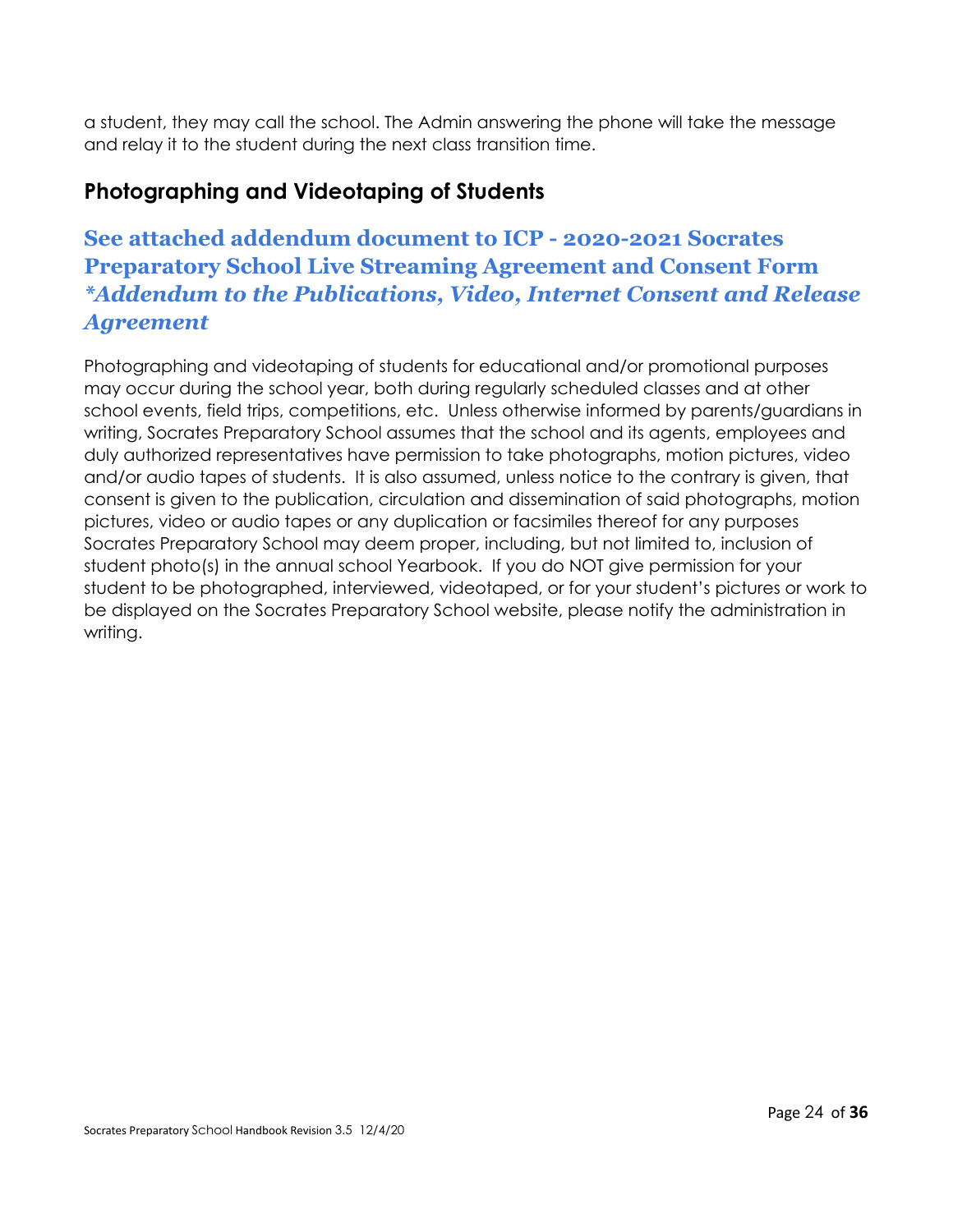# <span id="page-24-0"></span>**Acceptance Form**

By accepting enrollment at Socrates Preparatory School, students and their parents/guardians consent to and authorize all reasonable action on the part of school authorities to enforce all policies and rules contained in this document including:

- the discipline and student behavior policy
- the computer, laptop, Internet, cell phone and other electronics policy
- the dress code policy
- the attendance policy

All registered students are bound by the policies of this handbook as agreed to by receipt of parental signature upon registration/enrollment through TADS. Issues not specifically covered in this handbook will be handled at the discretion of the Administration. In addition, Socrates Preparatory School reserves the right to amend and/or supplement the policies detailed in this handbook at any time. If changes to the policy are enacted, parents/guardians and students will be notified and provided with an Addendum explaining the changes and additional signatures will be obtained as needed.

\_\_\_\_\_\_\_\_\_\_\_\_\_\_\_\_\_\_\_\_\_\_\_\_\_\_\_\_\_\_\_\_\_\_\_\_\_\_\_\_\_\_\_\_\_\_\_\_\_\_\_\_\_\_\_\_\_\_\_\_\_\_\_\_\_\_\_\_\_\_\_\_\_\_\_\_\_\_\_\_\_\_\_\_\_\_\_\_\_\_\_\_\_\_\_\_\_\_\_\_

Also included in this acceptance are:

- Appendix A Behavioral Policy
- Appendix B Absences and Tardiness Policy
- Appendix C Bell Schedule

**Student Name (Print): \_\_\_\_\_\_\_\_\_\_\_\_\_\_\_\_\_\_\_\_\_\_\_\_\_\_\_\_\_\_\_\_\_\_\_\_\_\_\_\_\_\_\_\_\_\_\_\_\_\_\_\_\_\_\_\_\_\_\_\_\_\_**

\_\_\_\_\_\_\_\_\_\_\_\_\_\_\_\_\_\_\_\_\_\_\_\_\_\_\_\_\_\_\_\_\_\_\_\_\_\_\_\_\_\_\_\_\_\_\_\_\_\_\_\_\_\_\_\_\_\_\_\_\_\_\_\_\_\_\_\_\_\_\_\_\_\_\_\_\_\_\_\_\_\_\_\_\_\_\_\_\_\_\_\_\_\_\_\_\_\_\_\_ Student Signature Date Date of the United Student Signature Date Date Date of the United Students of the United Students of the United Students of the United Students of the United Students of the United Students of the Un

**Parent/Guardian Name (Print): \_\_\_\_\_\_\_\_\_\_\_\_\_\_\_\_\_\_\_\_\_\_\_\_\_\_\_\_\_\_\_\_\_\_\_\_\_\_\_\_\_\_\_\_\_\_\_\_\_\_\_\_\_**

Parent/Guardian Signature **Date** Date Date **Date**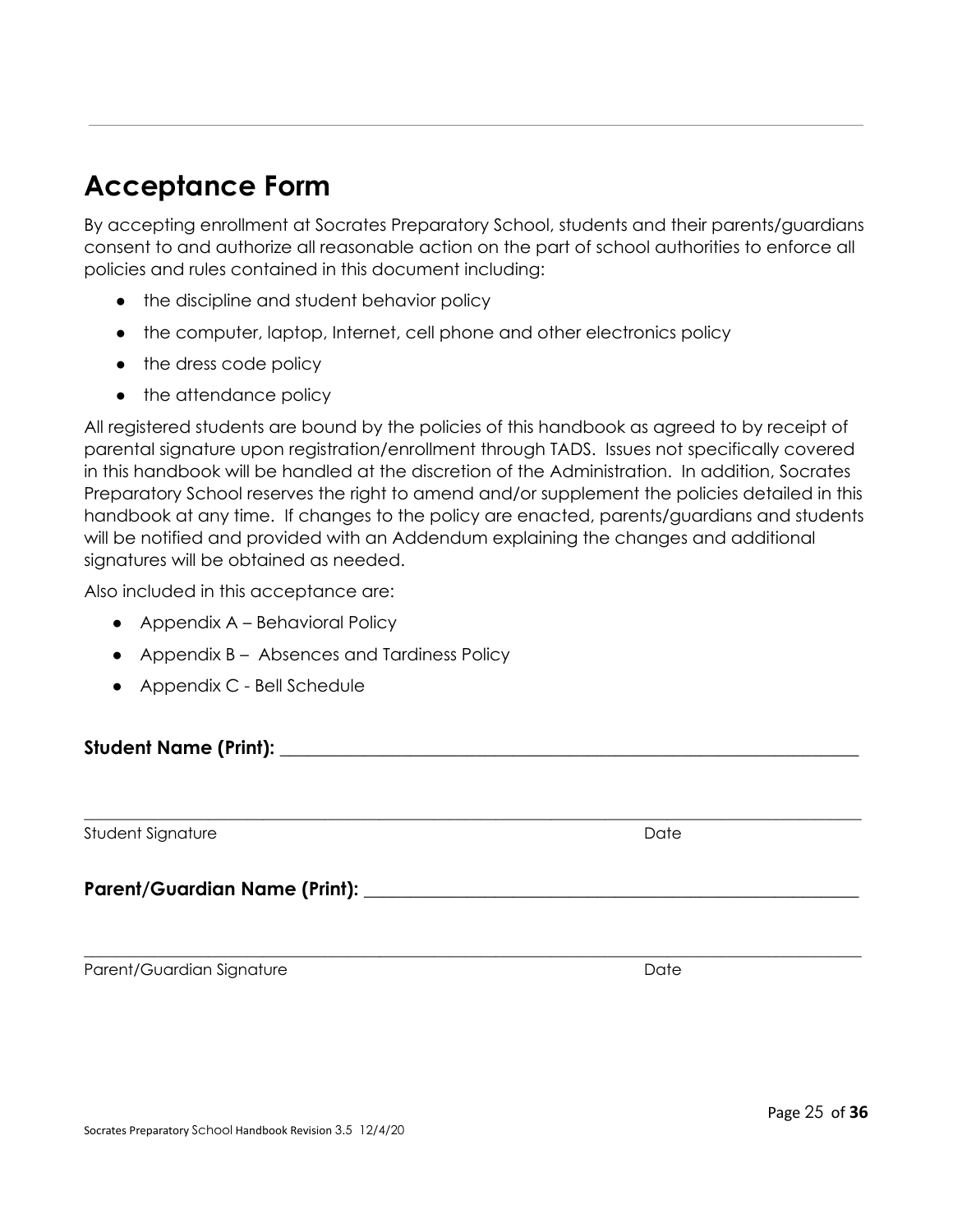# <span id="page-25-0"></span>**Socrates Preparatory School Appendix A – Behavioral Policy**

Socrates Preparatory School is committed to providing a safe and stress-free environment where students can learn and focus on academic and social achievement. Consequently, Socrates Preparatory School does not accept students with past and/or continued consistently disruptive behavioral issues. However, we realize that our students are still in the developmental stages of their behavioral and social growth. With that in mind, Socrates Preparatory School employs preemptive strategies and incorporates civic education as part of every learning opportunity in order to guide our students into making the best behavioral choices.

Socrates Preparatory School uses LiveSchool to encourage positive student behavior. In each of their six daily classes, students are either awarded or docked a point in each of six categories of expected behavior:

- 1. Demonstrates positive attitude / grit
- 2. Respects others, themselves and the school
- 3. Collaborates with their peers
- 4. On time and prepared
- 5. On task and engaged
- 6. Uses technology responsibly

If a teacher takes a point away, they must include a message to explain. The student, their parents and the other teachers will all be able to see and monitor these comments. As students accumulate points, they are able to "spend" them in the school store on snack items, small toys, uniform and homework passes, etc.

Set up and login information for LiveSchool will be sent home with your student at the beginning of the year.

In addition to losing LiveSchool points, in the case of moderate behavioral incidents such as those listed in Level I Student Behavior, Socrates Preparatory School will enact the consequences listed in Level I Consequences. Socrates Preparatory School will view a 3rd incident as blatant disregard of its behavioral policy. Such behavior is detrimental to the success of the other students and negatively impacts the Socrates Preparatory School teachers, administrators and staff who are working hard and focused on academic achievement and ongoing student progress.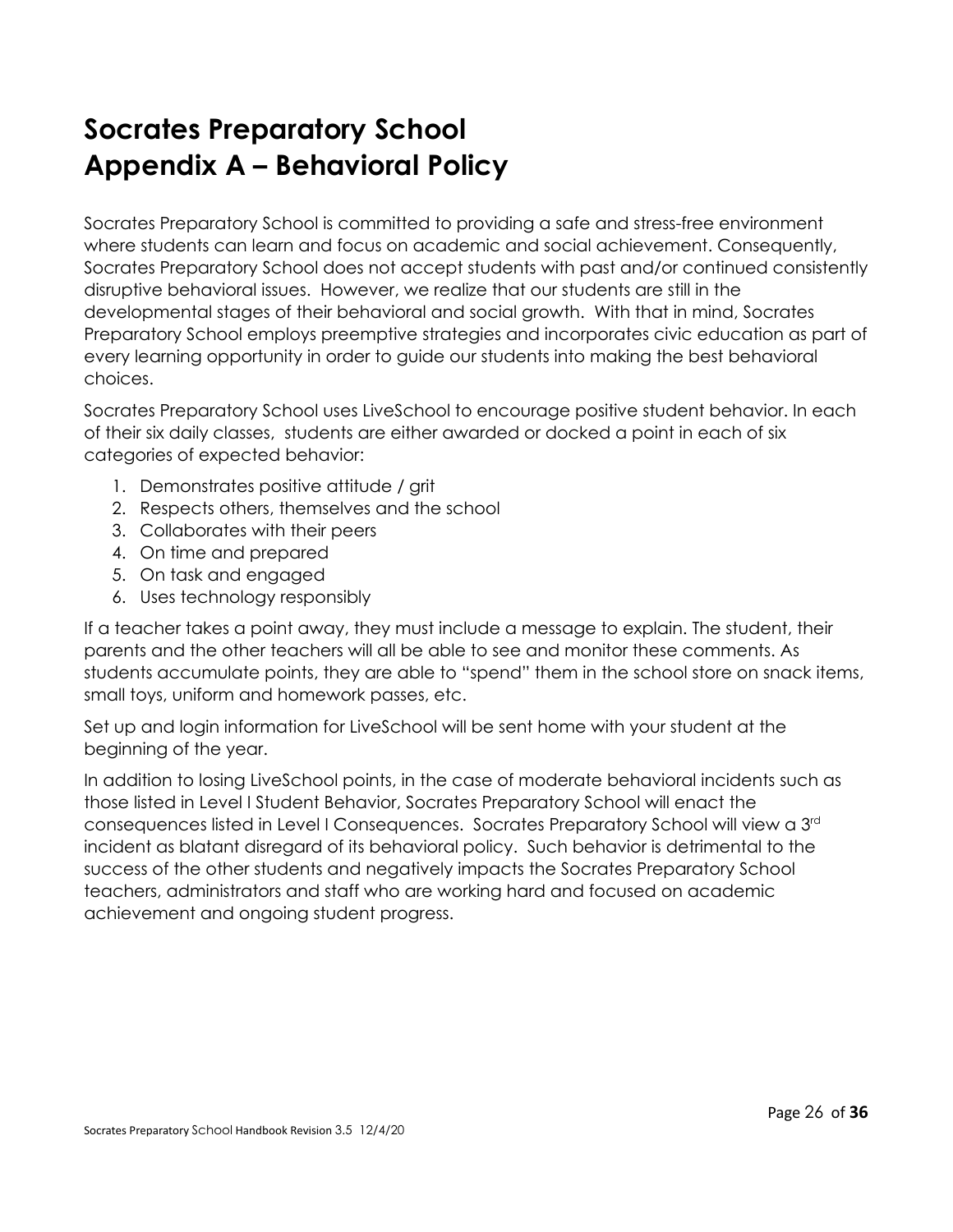#### <span id="page-26-0"></span>**Level I**

#### <span id="page-26-1"></span>**Student Behavioral Infractions – Level I**

- Inappropriate language
- Unwelcome physical contact and/or "roughhousing"
- Disobeying administrators, teachers, staff, interns, volunteers, and chaperones
- Defiance and refusal to work
- Disruptive behavior
- Plagiarism
	- a. In addition to associated consequences, students caught plagiarizing will receive a zero for the assigned work.
- Breaching the dress code
- Skipping or leaving class without permission

#### <span id="page-26-2"></span>**Consequences for Behavioral Infractions – Level I**

- 1st incident: Verbal warning (contacting parent/guardian at teacher discretion)
- 2nd incident: Notify Principal & parent/guardian notified of infraction by teacher
- 3rd incident: Referral to Principal & possible meeting with parent/guardian
- Should a 4th incident occur, the student will be sent home and suspended for a period of time at the discretion of Administration. The student's file may be referred to the school Admissions Council for reconsideration of his/her placement at the school. Depending on the severity and repetition of the behavior, the student may face expulsion.
- Note: in addition to the above consequences, Socrates Preparatory School will also administer the following:
	- o LiveSchool loss of points and reported to parent/guardian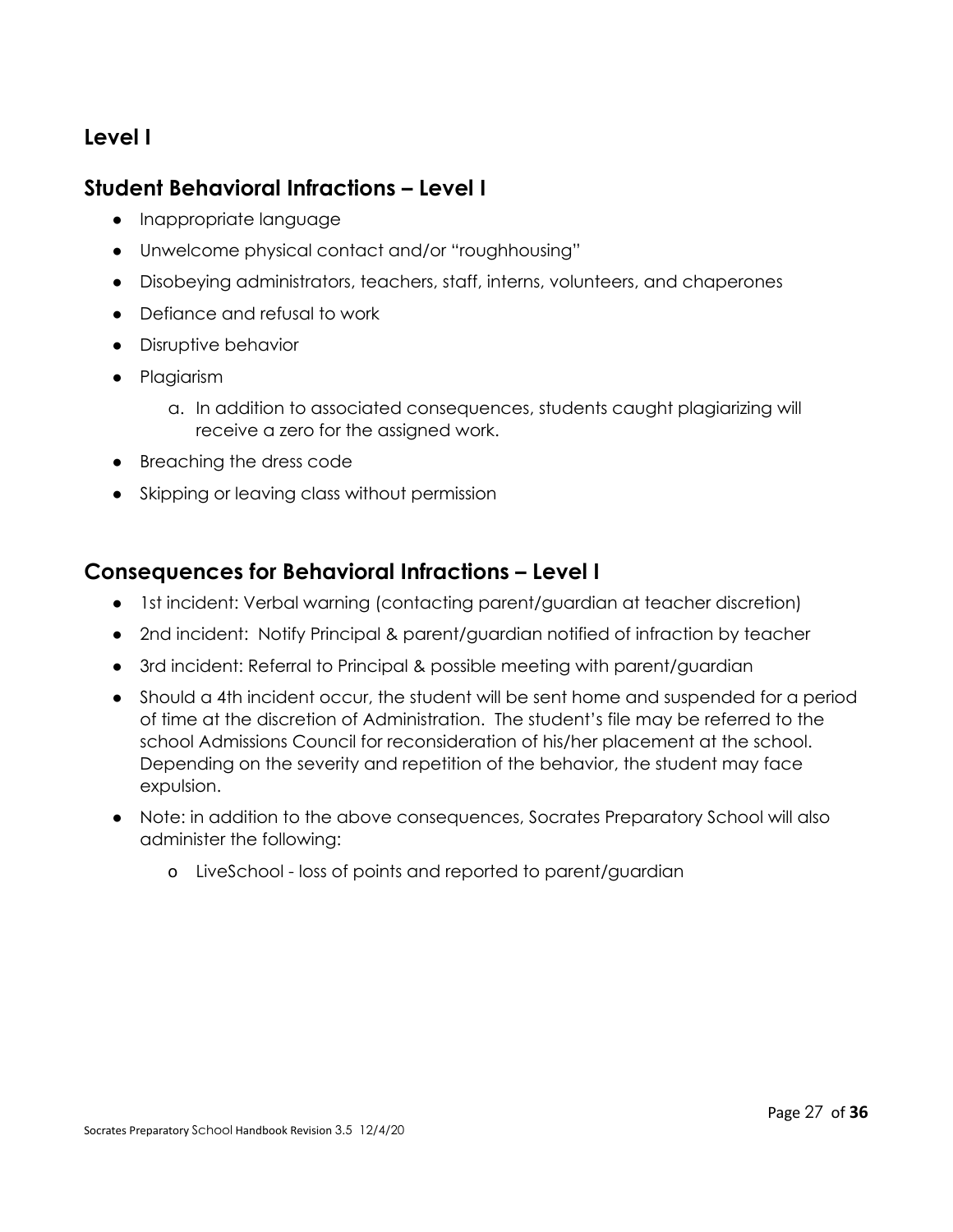#### <span id="page-27-0"></span>**ZERO TOLERANCE POLICY – Level II**

#### <span id="page-27-1"></span>**Student Behavioral Infractions – Level II**

- Serious verbal threats against administrators, teachers, staff, interns, volunteers, guests, parents and students
- Endangering the lives of administrators, teachers, staff, interns, volunteers, guests, parents and students
- Physical and/or verbal assault and/or outbursts against administrators, teachers, staff, interns, volunteers, guests, parents and students
- Possession or use of drugs, cigarettes, alcohol and/or illegal substances including tobacco and/or associated paraphernalia (see "Substance Abuse" below as well)
- Act of Smoking/Paraphernalia
- Sexual misconduct such as assault and/or harassment
- Possession of firearms, weapons, explosives and/or explosive substances
- Intentional property damage
- Bullying, hate-motivated acts, verbal harassment, online bullying
- Leaving school grounds without permission
- Theft and/or burglary
- Serious technology violation
- Any act considered by Administration to be a serious breach of Socrates Preparatory School's Code of Conduct or any act that is considered by the Administration as threatening to the safety and security of the school.

#### <span id="page-27-2"></span>**Substance Abuse**

Socrates Preparatory School is committed to a substance-free environment. This commitment may, under some circumstances, prompt a need for:

● Unannounced drug sweep (with probable cause and under the guide of local authorities)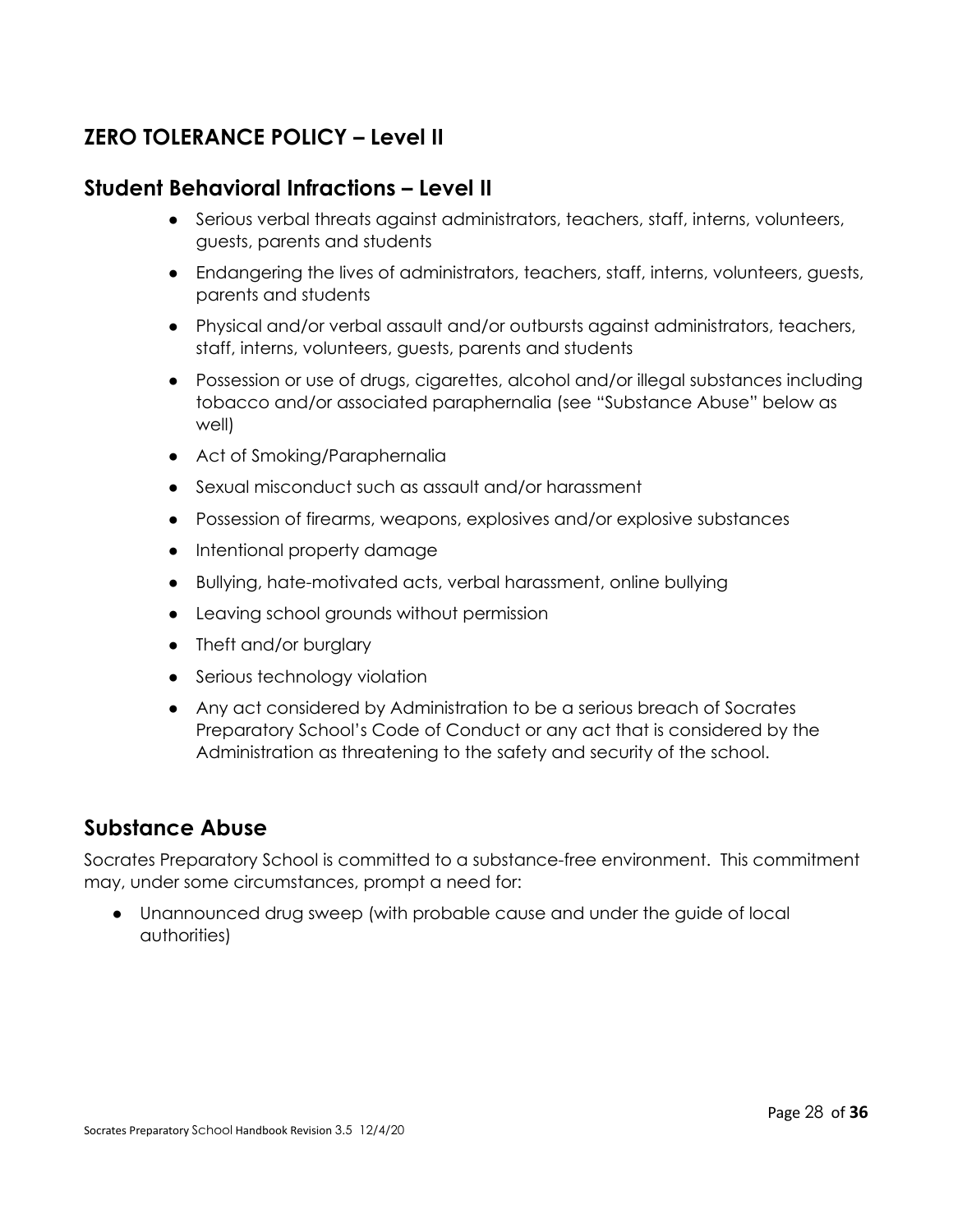#### <span id="page-28-0"></span>**Consequences for Behavioral Infractions – Level II**

Any student found to have violated this policy may be subject to appropriate disciplinary action as determined by the Socrates Preparatory School Administration. Disciplinary action may include one or more of the following:

- temporary removal from the classroom
- loss of privileges
- detention
- counseling
- parent conference
- suspension
- expulsion
- notification to appropriate local, state, or federal authorities.

The disciplinary action may be unique to the individual incident and may vary in method and severity based on the principal's discretion.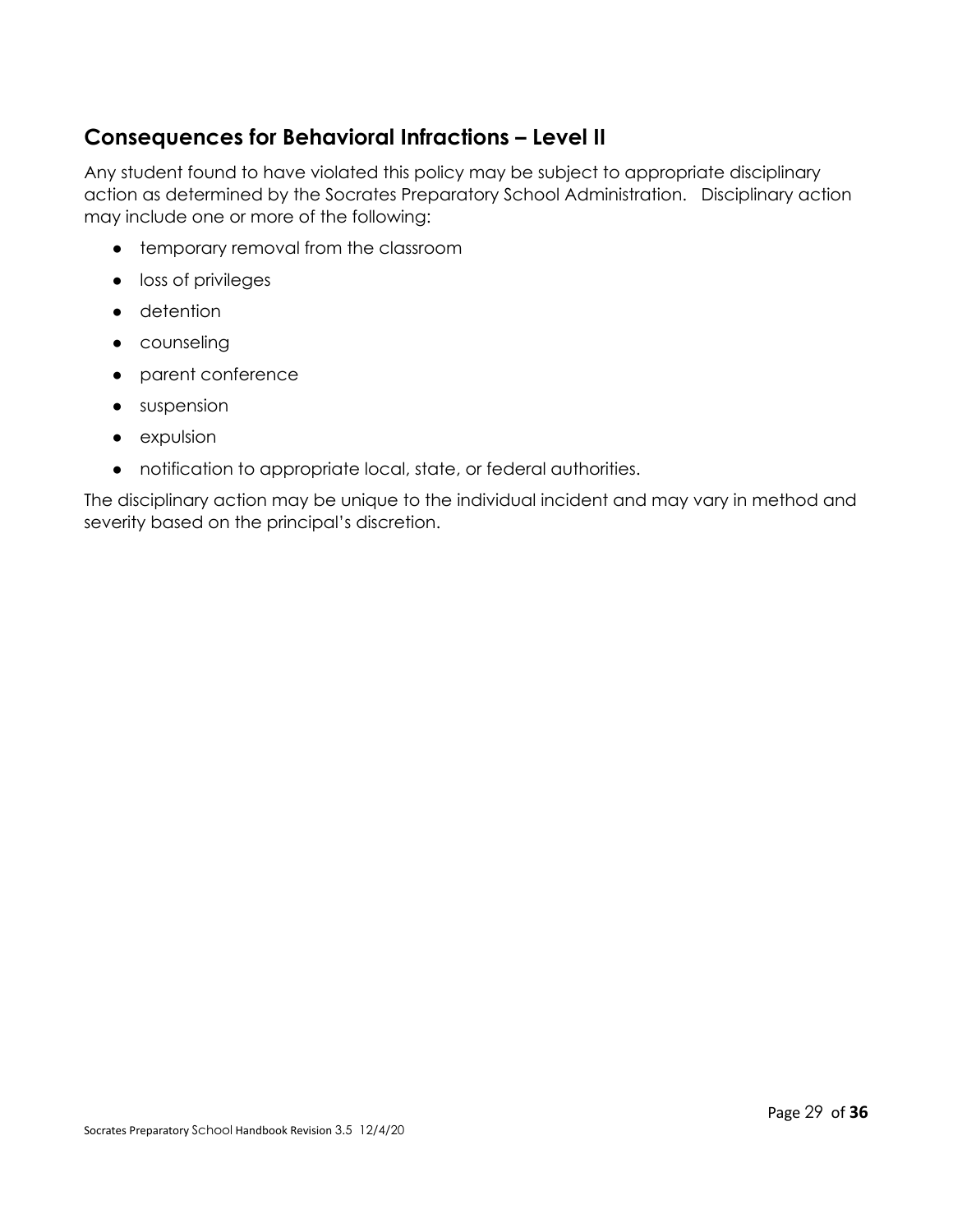# <span id="page-29-0"></span>**Socrates Preparatory School Appendix B – Attendance and Tardiness Policy**

Socrates Preparatory School strives to create a student-centered environment of exploration and education through a combination of traditional Socratic teaching with modern technology-based instructional methods. The curriculum at Socrates Preparatory School is infused with hands-on projects, discussions, group work, and field trips; hence, failure to adequately participate hinders the experiential learning process. While it is important that students complete any missed assignments, it is also important to realize that excessive absenteeism or tardiness lessens student participation and negatively impacts the educational experience both for the absent student and for their classmates.

It is essential that parents and students understand and abide by the Attendance and Tardiness Policy of Socrates Preparatory School in order to minimize the negative impact of absenteeism and tardiness on the learning process. It is imperative that parents closely monitor the status of student absences.

It is at the discretion of the principal to determine if an absence is excused or unexcused. Upon returning to school after any absence, the student must present a written explanation to the office within a timely manner.

Socrates Preparatory School follows the following Florida State law regarding student attendance and instructional hours.

#### *6A-1.09512 Equivalent Minimum School Term for Compulsory Attendance Purposes.*

Any child of compulsory school attendance age, who is enrolled in a non-public school pursuant to section 1002.42, F.S., shall be deemed to be in compliance with the compulsory attendance requirements of section  $1003.21(1)(a)$ , F.S., provided the *child maintains regular attendance during the entire school term of either:*

*(1) One hundred eighty (180) actual school days determined as prescribed by section 1011.60(2), F.S., or*

(2) A minimum of one hundred seventy (170) actual school days and the hourly equivalent of one hundred eighty (180) *actual school days, determined as prescribed below:*

- *(a) Kindergarten: Five hundred forty (540) net instructional hours.*
- *(b) Grades 1-3: Seven hundred twenty (720) net instructional hours.*
- *(c) Grades 4-12: Nine hundred (900) net instructional hours.*

*Rulemaking Authority 1001.02, 1011.60(2) FS. Law Implemented 1002.42, 1003.21, 1011.60 FS. History–New 4-21-80, Formerly 6A-1.9512.*

#### <span id="page-29-1"></span>**Excused Absences**

Absences are excused only if they are due to any of the following circumstances:

- Illness
	- o A written excuse from a doctor is required for absences exceeding 3 days
- Imminent Doctor's appointment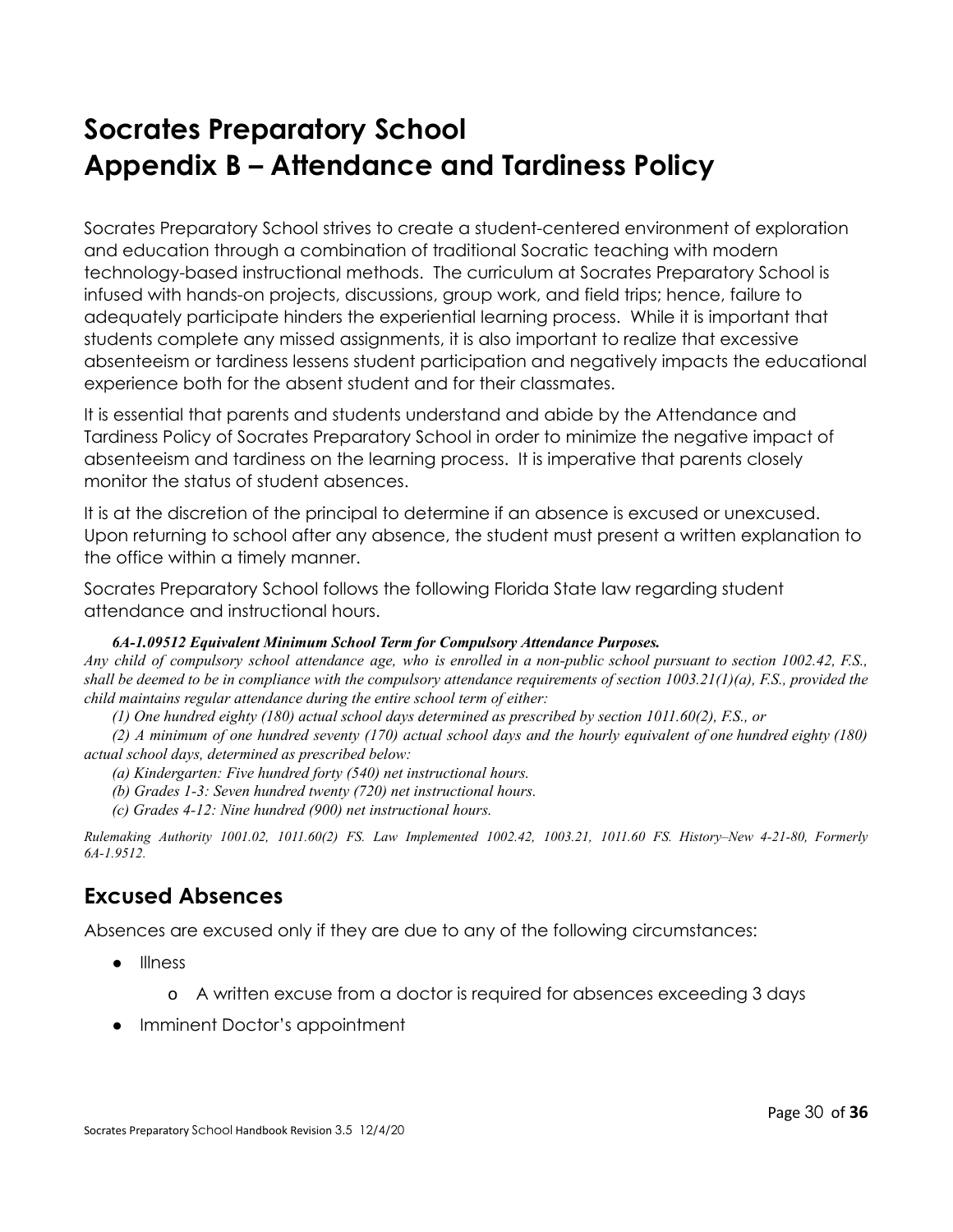- o We urge parents/guardians to schedule doctor appointments outside of school hours whenever possible.
- o A written doctor's excuse is required.
- Approved academic appointment
- Tragedy in the family
- Religious observation
- Dire unforeseen circumstances

If the absence is excused, any participation grade scheduled on the excused absence day will be forgiven; however, students will be responsible for completing assigned work and abiding by deadlines set for all academic work on those days.

#### <span id="page-30-0"></span>**Unexcused Absences**

Students are allowed only two (2) unexcused absences per semester. If a student exceeds the two allowed unexcused absences, parents/guardians will be immediately contacted.

Students will initially receive a grade of "0" on any participation grade scheduled on the unexcused absence days; however, at the teacher's discretion, students will be allowed to make up these participation grades. Students will also be responsible for completing assigned work and abiding by deadlines set for all academic work on those days. It is at the discretion of the teacher to determine whether full credit can be attained on a missed assignment due to an unexcused absence. In some circumstances when assignments are late, only partial credit may be given.

Excessive unexcused absences will result in disciplinary consequences and academic review.

#### <span id="page-30-1"></span>**Scheduled (Pre-Arranged) Absences**

At Socrates Preparatory School, we realize there can occasionally be family functions or other social obligations which may arise outside of the time off scheduled in the school calendar. If such an obligation arises, the parents/guardians must provide a written notification to Socrates Preparatory School when the student is going to be absent for more than two (2) days in a row beyond the number of days allotted in this agreement. It is then at the discretion of the principal to determine if the absence will be deemed excused or unexcused. Multiple factors may be considered in determining if the absence is excused including, but not limited to:

- Reason for the absence
- Length of time off requested
- Overall academic performance of the student
- Anticipated impact of missed class time on the student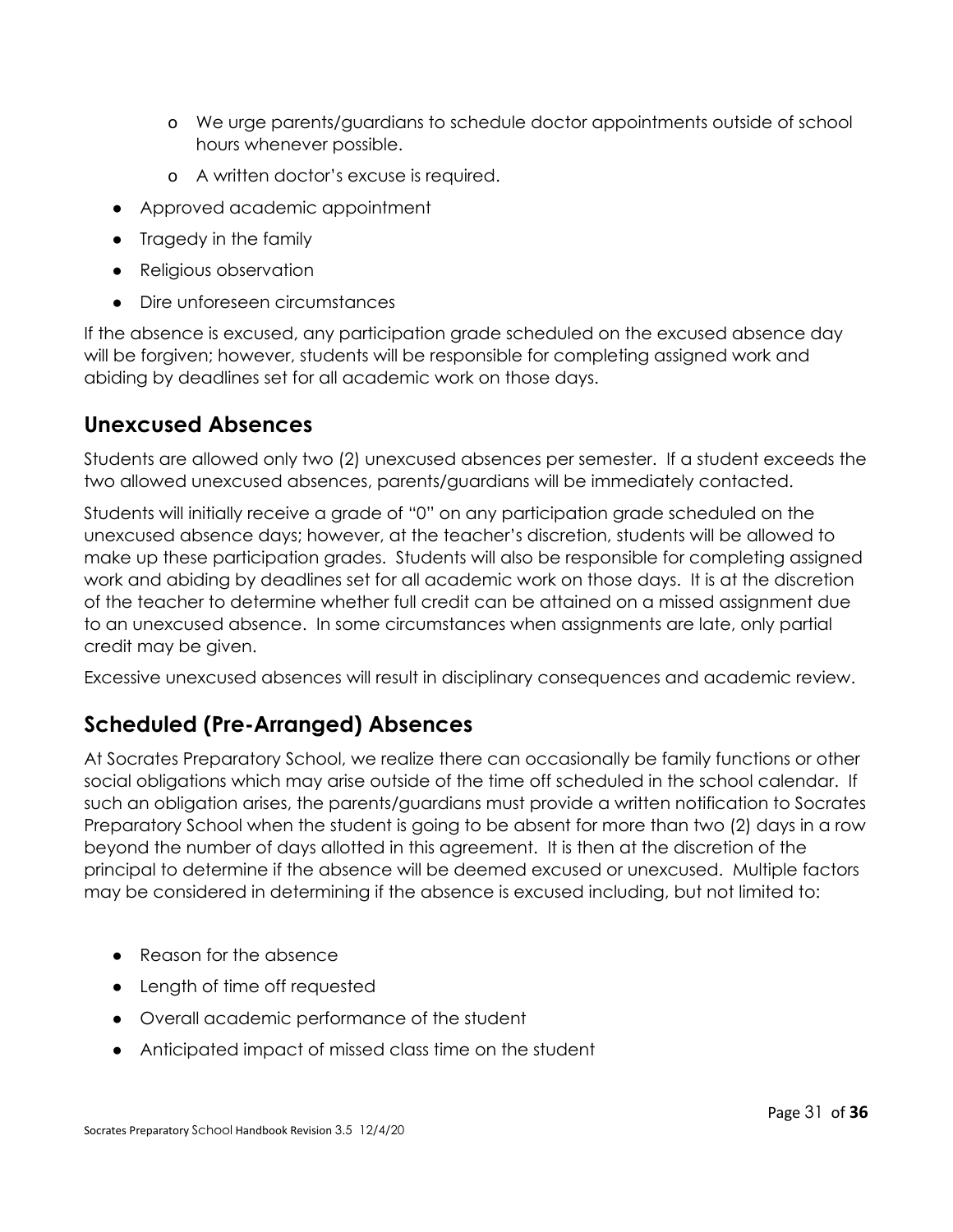- Amount of time already missed in the quarter or semester
- Assignments, testing, etc. which will be missed

Scheduled absences (even if deemed excused) have a negative impact on a student's educational experience and should be avoided whenever possible. As with other absences, any missed work must be completed either before the missed days or upon return to school.

#### <span id="page-31-0"></span>**Tardiness**

Punctuality fosters courtesy, communication, and effective use of time. Students who are habitually late cause interruption and impede learning for all students. In order to instill a sense of responsibility and to develop proper work habits, Socrates Preparatory School holds students accountable for being on time to school, classes and special events. Students must be in their classroom by 8:15 am. Students who arrive after 8:15 am must report to the Administration Office. Unwarranted tardiness to class is unacceptable and may be categorized as unexcused absences.

#### <span id="page-31-1"></span>*Excused versus Unexcused "Tardies"*

"Tardies" are excused only if they are due to any of the following circumstances:

- Illness
- Dire unforeseen circumstances
- Health appointments with note from practitioner turned into office
- Academic appointments

A written or emailed excuse from the parent/guardian is required for each "tardy" the same day that the student is tardy. If a written excuse is not provided by the next day, then the "tardy". If a "tardy" is deemed excused, students will be forgiven from any participation grade during that portion of class; however, students will still be responsible for completing and abiding by deadlines set for all academic work (as described above for absences).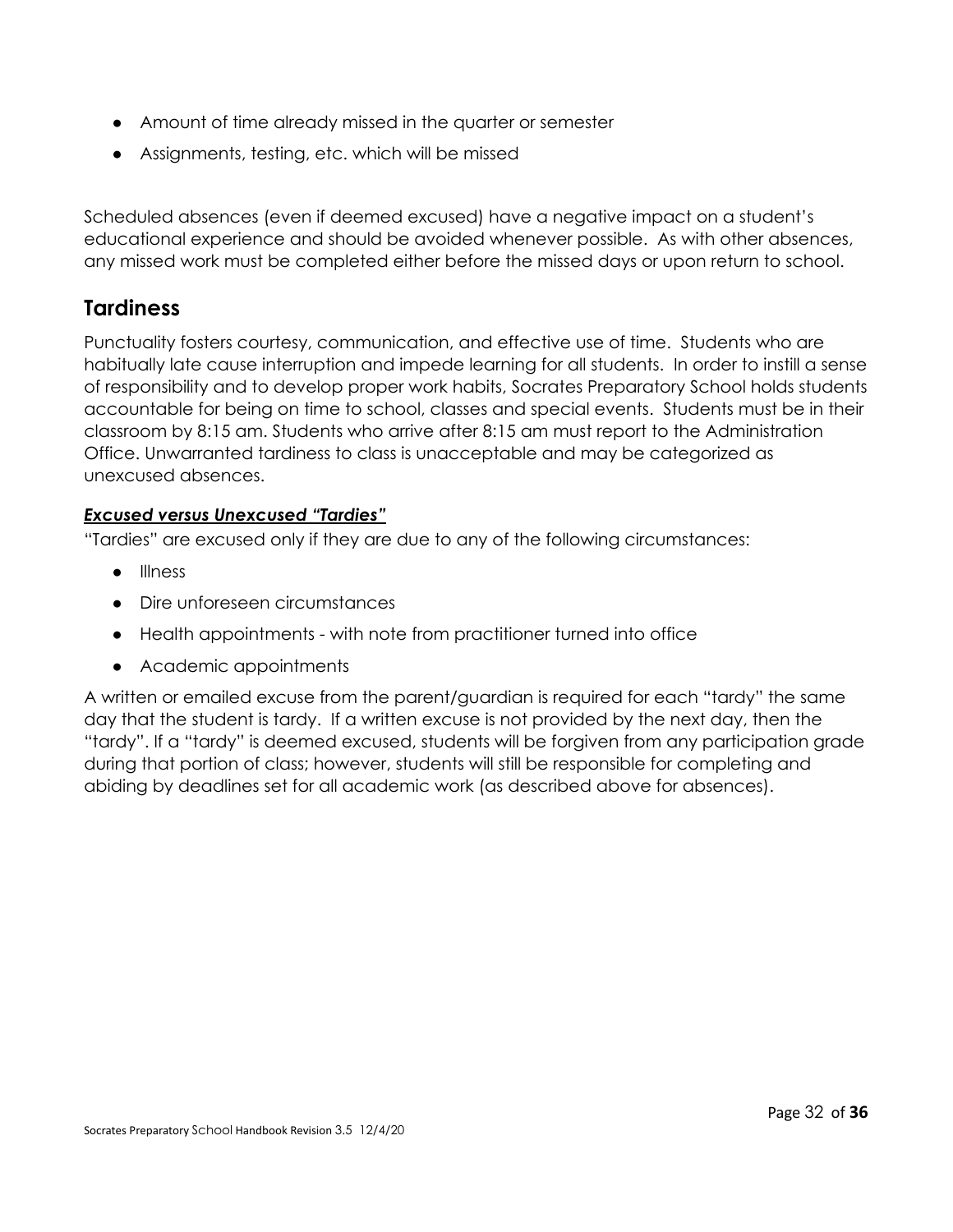#### <span id="page-32-0"></span>**Face-to-Face, SocPrep Live Online, and Hybrid Learning Attendance Policy Addendum Due to COVID-19 School year 2020-2021**

#### **Attendance**

• Socrates Prep has amended the traditional daily attendance policy to account for both EO 06 and 07. Students who choose the **Face-to-Face**, **SocPrep Live,** or the **Hybrid** option will have their attendance monitored daily through a digital platform. Teachers will be provided with attendance rosters indicating the learning option in which the student is enrolled. Attendance will be reviewed daily by school administration to generate overall school attendance data. The following addendum to our school attendance policy is to account for the monitoring of student attendance with the changes to our operation during COVID-19 .

#### **Attendance Addendum**

 $\circ$  The purpose of this addendum is to maintain attendance required by the State of Florida, as stated in the school attendance policy referring to *6A-1.09512 Equivalent Minimum School Term for Compulsory Attendance Purposes.* The attendance policy during the period, starting 7/17/2020 and ending on 5/28/2021, is multifaceted to capture the academic engagement and academic achievement goals for our students while taking into account the best practices for online learning and accounting for recommended screen time by the American Academy of Child and Adolescent Psychiatry vs. off screen student academic engagement.

[https://www.aacap.org/AACAP/Families\\_and\\_Youth/Facts\\_for\\_Families/FFF-Guide/Chil](https://www.aacap.org/AACAP/Families_and_Youth/Facts_for_Families/FFF-Guide/Children-And-Watching-TV-054.aspx) [dren-And-Watching-TV-054.aspx](https://www.aacap.org/AACAP/Families_and_Youth/Facts_for_Families/FFF-Guide/Children-And-Watching-TV-054.aspx)

○ Daily attendance is multifaceted, which refers to using more than one measure to capture student attendance, engagement and achievement on campus and online. Teachers check in with students throughout the day. An attendance roster Google Sheet is created and shared with all teachers and administrators to document physical attendance, log in attendance, and work completion on an ongoing daily basis. Attendance is monitored at all levels of administration. Parents are contacted to provide reasons for when students are unable to attend, especially in case of illness, connectivity, and technical difficulty to determine the excusability of the absence. Excusability will depend on the same factors listed in our general school attendance policy, with an added component for internet connectivity. Parent notes will be accepted for 10 excused absences during the 2020-2021 academic year. Socrates Prep will monitor excessive internet connectivity absences to ensure that there is no abuse of privileges for students who are in the online learning or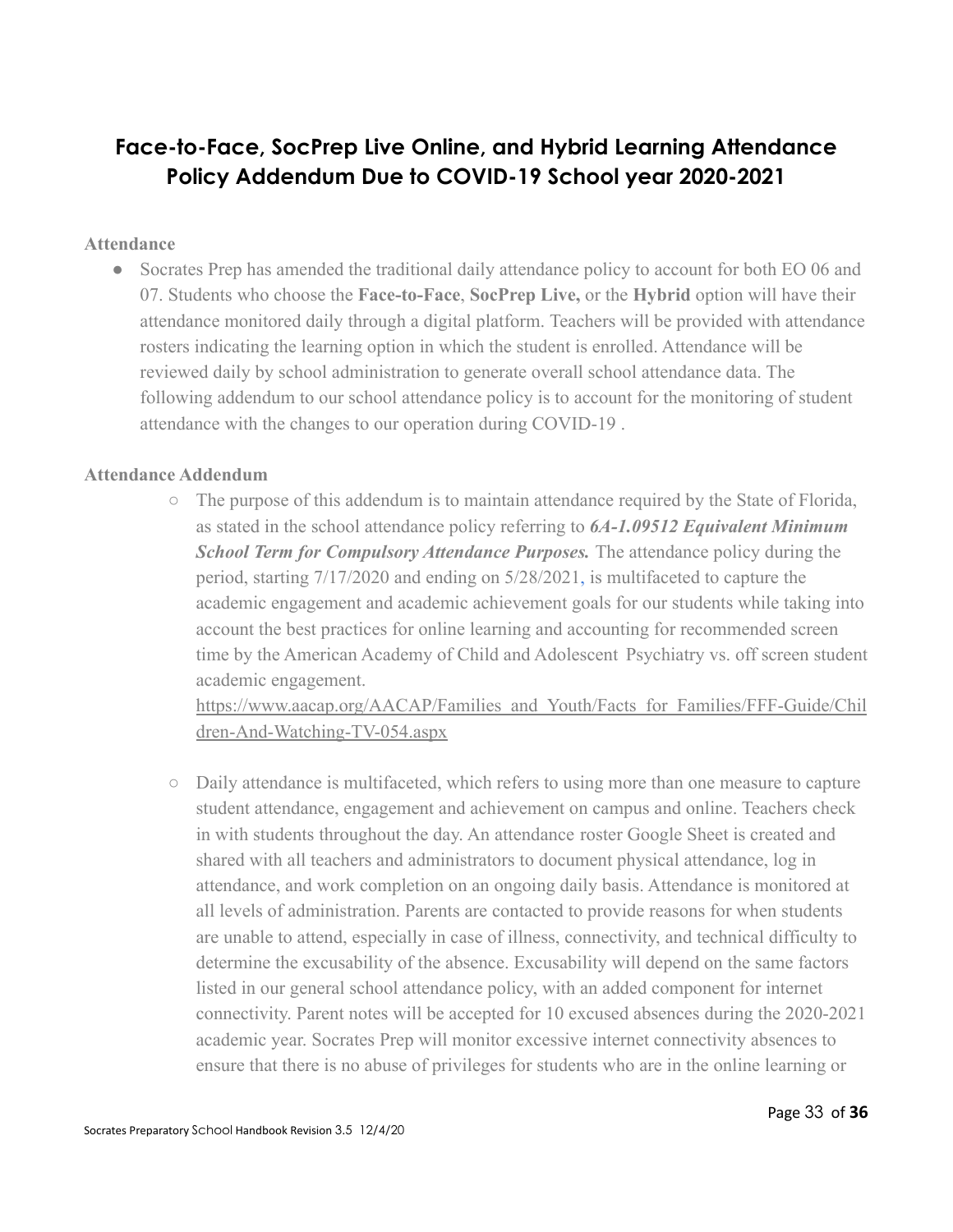hybrid options. Attendance is then recorded on Thinkwave using the following data points:

- 1. Face-to-Face Attendance
- 2. SocPrep Live Attendance
- 3. Tracking of satisfactorily completed assignments and other tasks. This tracking is recorded on Google Classroom to which administrators, students, and parents have access. Weekly progress reports will be sent via email to both students and parents.
- The morning Homeroom and mid-Day Student Success classes for **Face-to-Face, SocPrep Live** and **Hybrid** options target working with students to check in on social, emotional, and academic needs, and help students schedule a healthy, well-balanced daily regimen. These efforts help to retrieve engagement data and ensure that students have the support they need to engage in learning activities, and the resources they need to optimize the new learning environment and mitigate learning loss.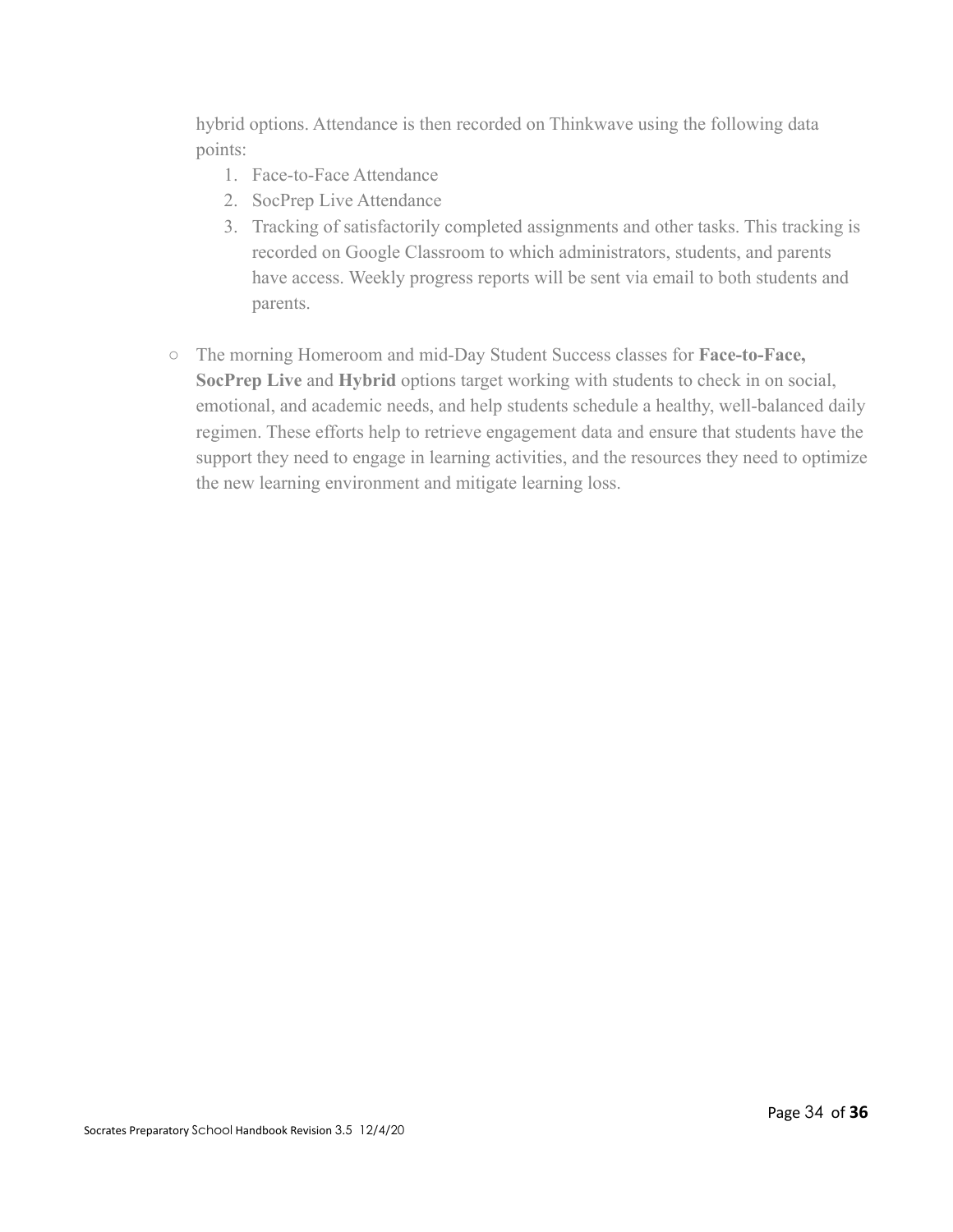# <span id="page-34-0"></span>**Socrates Preparatory School Appendix C – Bell Schedule**

#### <span id="page-34-1"></span>**GRADES 1 through 5**

| <b>Weekly Schedule - Discovery</b>    |                                        |
|---------------------------------------|----------------------------------------|
| $08:00$ am $-08:15$ am                | <b>DEAR (Drop Everything And Read)</b> |
| $08:15$ am - $09:15$ am               | Math                                   |
| $09:15$ am - $10:00$ am               | <b>World Cultures</b>                  |
| 10:00 am - 10:30 am                   | <b>Snack Break &amp; Recess</b>        |
| <u>10:30 am -11:30 am </u>            | <b>ELA Block</b>                       |
| 11:30 am - 12:20 pm                   | Lunch & Recess                         |
| $12:20$ pm - 01:10 pm                 | <b>Interactive Science</b>             |
| $01:10 \text{ pm} - 02:00 \text{ pm}$ | Social Studies                         |
| $02:00$ pm - $02:40$ pm               | <b>Healthy Kids (Mon)</b>              |
| $02:00$ pm - $02:40$ pm               | PE (Tues & Thurs)                      |
| 02:00 pm - 02:40 pm                   | Art (Wed)                              |
| $02:00$ pm - $02:40$ pm               | <b>Social Thinking (Fri)</b>           |
| $02:40$ pm - $02:50$ pm               | Clean Up/Pack Up and Dismissal         |